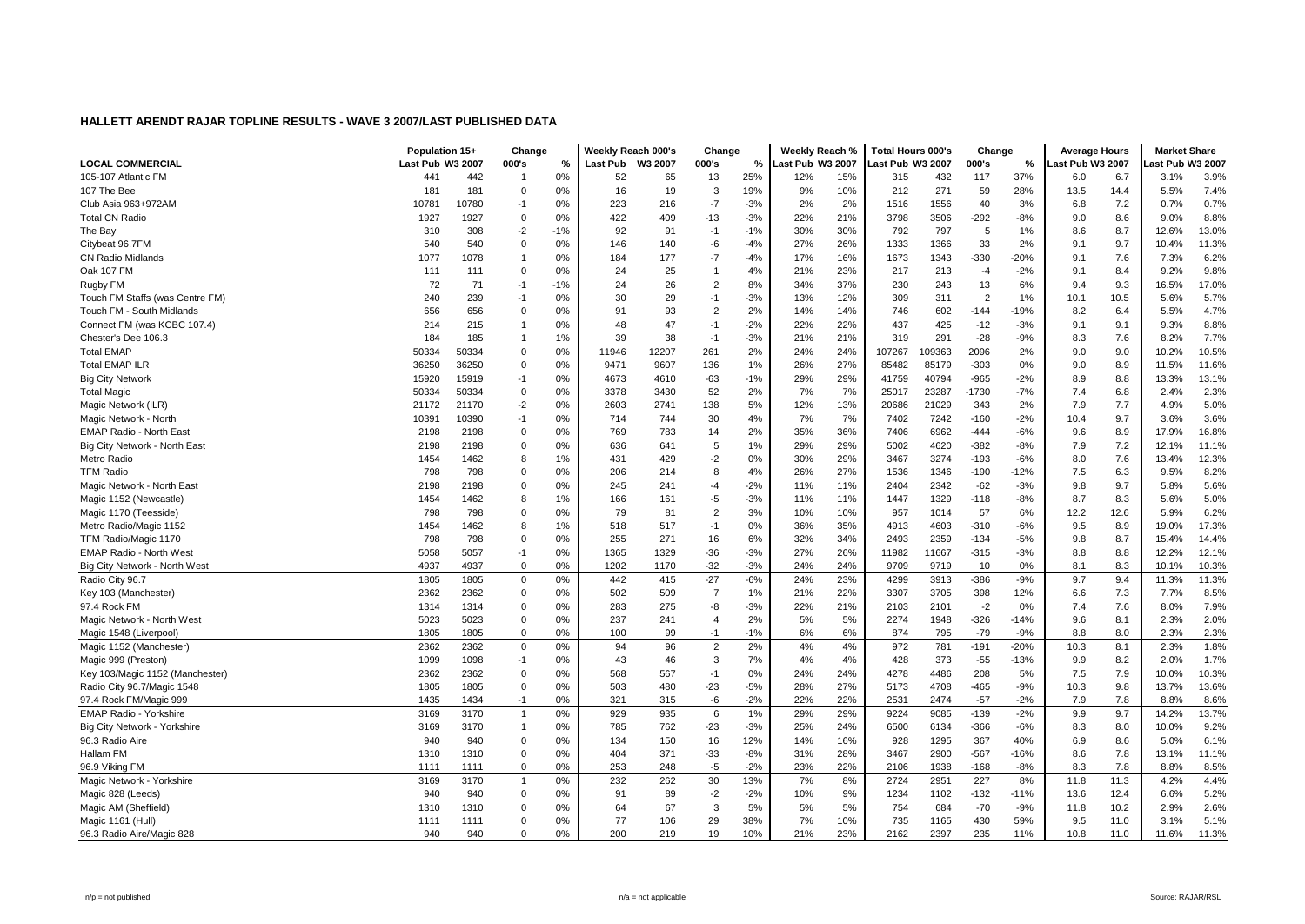|                                          | Population 15+   |       | Change         |    | Weekly Reach 000's |         | Change         |        | Weekly Reach %   |               | <b>Total Hours 000's</b> |        | Change         |        | <b>Average Hours</b> |      | <b>Market Share</b>                           |        |
|------------------------------------------|------------------|-------|----------------|----|--------------------|---------|----------------|--------|------------------|---------------|--------------------------|--------|----------------|--------|----------------------|------|-----------------------------------------------|--------|
| LOCAL COMMERCIAL                         | Last Pub W3 2007 |       | 000's          | %  | <b>Last Pub</b>    | W3 2007 | 000's          | %      | Last Pub W3 2007 |               | ast Pub W3 2007.         |        | 000's          | %      | Last Pub W3 2007     |      | ast Pub W3 2007                               |        |
| Hallam FM/Magic AM                       | 1310             | 1310  | $\Omega$       | 0% | 439                | 408     | $-31$          | $-7%$  | 33%              | 31%           | 4221                     | 3584   | $-637$         | $-15%$ | 9.6                  | 8.8  | 16.0%                                         | 13.7%  |
| 96.9 Viking FM/Magic 1161                | 1111             | 1111  | $\Omega$       | 0% | 297                | 315     | 18             | 6%     | 27%              | 28%           | 2841                     | 3104   | 263            | 9%     | 9.6                  | 9.8  | 11.9%                                         | 13.5%  |
| <b>Total Kerrang!</b>                    | 50334            | 50334 | $\mathbf 0$    | 0% | 1478               | 1387    | -91            | $-6%$  | 3%               | 3%            | 7167                     | 6756   | $-411$         | $-6%$  | 4.8                  | 4.9  | 0.7%                                          | 0.7%   |
| Kerrang! 105.2                           | 3486             | 3486  | $\mathbf 0$    | 0% | 365                | 376     | 11             | 3%     | 10%              | 11%           | 2456                     | 2678   | 222            | 9%     | 6.7                  | 7.1  | 3.3%                                          | 3.7%   |
| EMAP Radio London (Magic 105.4/Kiss 100) | 10782            | 10781 | $-1$           | 0% | 3017               | 3128    | 111            | 4%     | 28%              | 29%           | 23833                    | 22477  | $-1356$        | $-6%$  | 7.9                  | 7.2  | 10.8%                                         | 10.5%  |
| Kiss 100 FM                              | 10782            | 10781 | $-1$           | 0% | 1515               | 1592    | 77             | 5%     | 14%              | 15%           | 9990                     | 9151   | $-839$         | $-8%$  | 6.6                  | 5.7  | 4.5%                                          | 4.3%   |
| Magic 105.4                              | 10782            | 10781 | $-1$           | 0% | 1963               | 2027    | 64             | 3%     | 18%              | 19%           | 13842                    | 13326  | $-516$         | $-4%$  | 7.1                  | 6.6  | 6.2%                                          | 6.2%   |
| <b>Total Kiss Network</b>                | 50334            | 50334 | $\Omega$       | 0% | 2928               | 3095    | 167            | 6%     | 6%               | 6%            | 16582                    | 17252  | 670            | 4%     | 5.7                  | 5.6  | 1.6%                                          | 1.7%   |
| <b>Kiss East</b>                         | 1976             | 1977  | 1              | 0% | 273                | 281     | 8              | 3%     | 14%              | 14%           | 2088                     | 2140   | 52             | 2%     | 7.6                  | 7.6  | 4.6%                                          | 4.9%   |
| <b>Kiss West</b>                         | 2273             | 2273  | 0              | 0% | 236                | 251     | 15             | 6%     | 10%              | 11%           | 1552                     | 1569   | 17             | 1%     | 6.6                  | 6.2  | 3.0%                                          | 3.1%   |
| <b>EMAP Total Scotland</b>               | 4250             | 4248  | $-2$           | 0% | 1723               | 1722    | $-1$           | 0%     | 41%              | 41%           | 19287                    | 18736  | $-551$         | $-3%$  | 11.2                 | 10.9 | 23.6%                                         | 23.7%  |
| <b>EMAP Central Scotland</b>             | 2791             | 2791  | $\Omega$       | 0% | 988                | 968     | $-20$          | $-2%$  | 35%              | 35%           | 10620                    | 9793   | $-827$         | $-8%$  | 10.8                 | 10.1 | 20.3%                                         | 19.2%  |
| <b>Total Radio Clyde</b>                 | 1824             | 1824  | $\Omega$       | 0% | 684                | 650     | $-34$          | $-5%$  | 38%              | 36%           | 7224                     | 6466   | $-758$         | $-10%$ | 10.6                 | 10.0 | 21.0%                                         | 19.3%  |
| Clyde 1 FM                               | 1824             | 1824  | $\mathbf 0$    | 0% | 586                | 564     | $-22$          | $-4%$  | 32%              | 31%           | 5039                     | 4583   | $-456$         | $-9%$  | 8.6                  | 8.1  | 14.7%                                         | 13.7%  |
| Clyde 2                                  | 1824             | 1824  | $\mathbf 0$    | 0% | 224                | 202     | $-22$          | $-10%$ | 12%              | 11%           | 2185                     | 1883   | $-302$         | $-14%$ | 9.7                  | 9.3  | 6.4%                                          | 5.6%   |
| <b>Total Radio Forth</b>                 | 1064             | 1065  | $\mathbf 1$    | 0% | 308                | 320     | 12             | 4%     | 29%              | 30%           | 3396                     | 3327   | $-69$          | $-2%$  | 11.0                 | 10.4 | 17.1%                                         | 17.1%  |
| ForthOne                                 | 1064             | 1065  | $\mathbf 1$    | 0% | 260                | 280     | 20             | 8%     | 24%              | 26%           | 2558                     | 2532   | $-26$          | $-1%$  | 9.8                  | 9.0  | 12.9%                                         | 13.0%  |
| Forth <sub>2</sub>                       | 1064             | 1065  | 1              | 0% | 107                | 103     | $-4$           | $-4%$  | 10%              | 10%           | 837                      | 795    | $-42$          | $-5%$  | 7.8                  | 7.7  | 4.2%                                          | 4.1%   |
| C.F.M.Radio                              | 252              | 251   | $-1$           | 0% | 99                 | 103     | $\overline{4}$ | 4%     | 39%              | 41%           | 1083                     | 1092   | 9              | 1%     | 11.0                 | 10.6 | 19.3%                                         | 20.5%  |
| Moray Firth Radio                        | 228              | 229   |                | 0% | 104                | 107     | 3              | 3%     | 46%              | 47%           | 1280                     | 1282   | $\overline{2}$ | 0%     | 12.3                 | 11.9 | 26.0%                                         | 24.0%  |
| <b>Total Northsound Radio</b>            | 298              | 299   | $\overline{1}$ | 0% | 160                | 153     | $-7$           | $-4%$  | 54%              | 51%           | 1712                     | 1684   | $-28$          | $-2%$  | 10.7                 | 11.0 | 27.9%                                         | 28.6%  |
| Northsound One                           | 298              | 299   | $\mathbf 1$    | 0% | 134                | 124     | $-10$          | $-7%$  | 45%              | 41%           | 1252                     | 1152   | $-100$         | $-8%$  | 9.3                  | 9.3  | 20.4%                                         | 19.6%  |
| Northsound Two                           | 298              | 299   |                | 0% | 57                 | 56      | $-1$           | $-2%$  | 19%              | 19%           | 461                      | 532    | 71             | 15%    | 8.0                  | 9.4  | 7.5%                                          | 9.0%   |
| Radio Borders                            | 105              | 105   | $\mathbf 0$    | 0% | 54                 | 57      | 3              | 6%     | 51%              | 54%           | 657                      | 728    | 71             | 11%    | 12.2                 | 12.9 | 28.8%                                         | 31.5%  |
| <b>Total Radio Tay</b>                   | 365              | 365   | $\Omega$       | 0% | 170                | 178     | 8              | 5%     | 47%              | 49%           | 2302                     | 2383   | 81             | 4%     | 13.6                 | 13.4 | 30.7%                                         | 33.7%  |
| Tay-FM                                   | 365              | 365   | 0              | 0% | 109                | 129     | 20             | 18%    | 30%              | 35%           | 1164                     | 1447   | 283            | 24%    | 10.7                 | 11.2 | 15.5%                                         | 20.5%  |
| Radio Tay-AM                             | 365              | 365   | 0              | 0% | 84                 | 83      | $-1$           | $-1%$  | 23%              | 23%           | 1138                     | 936    | $-202$         | $-18%$ | 13.5                 | 11.2 | 15.2%                                         | 13.2%  |
| West Sound (inc. West FM)                | 386              | 386   | $\Omega$       | 0% | 167                | 173     | 6              | 4%     | 43%              | 45%           | 1568                     | 1662   | 94             | 6%     | 9.4                  | 9.6  | 25.8%                                         | 27.2%  |
| Downtown Radio (DTR) / 97.4 Cool FM      | 1366             | 1367  | 1              | 0% | 558                | 514     | $-44$          | $-8%$  | 41%              | 38%           | 5910                     | 5845   | $-65$          | $-1%$  | 10.6                 | 11.4 | 19.2%                                         | 19.2%  |
| 97.4 Cool FM                             | 935              | 935   | $\mathbf 0$    | 0% | 328                | 316     | $-12$          | $-4%$  | 35%              | 34%           | 3034                     | 3017   | $-17$          | $-1%$  | 9.3                  | 9.6  | 13.8%                                         | 14.3%  |
| Downtown Radio (DTR)                     | 1366             | 1367  | $\overline{1}$ | 0% | 279                | 254     | $-25$          | $-9%$  | 20%              | 19%           | 2876                     | 2828   | $-48$          | $-2%$  | 10.3                 | 11.2 | 9.3%                                          | 9.3%   |
| Wave 105 FM                              | 1693             | 1694  | $\mathbf 1$    | 0% | 360                | 351     | -9             | $-3%$  | 21%              | 21%           | 3273                     | 3317   | 44             | 1%     | 9.1                  | 9.4  | 8.7%                                          | 8.7%   |
| 3FM                                      | 65               | 66    | $\overline{1}$ | 2% | 17                 | 19      | $\overline{2}$ | 12%    | 26%              | 29%           | 188                      | 224    | 36             | 19%    | 11.1                 | 11.8 | 12.0%                                         | 14.7%  |
| <b>Total GCap Media UK</b>               | 50334            | 50334 | $\Omega$       | 0% | 15185              | 15265   | 80             | 1%     | 30%              | 30%           | 134025                   | 135916 | 1891           | 1%     | 8.8                  | 8.9  | 12.8%                                         | 13.1%  |
| GCap Media - National Brands Total       | 50334            | 50334 | $\Omega$       | 0% | 9153               | 9260    | 107            | 1%     | 18%              | 18%           | 71067                    | 74314  | 3247           | 5%     | 7.8                  | 8.0  | 6.8%                                          | 7.2%   |
| Chill                                    | 50334            | 50334 | $\mathbf 0$    | 0% | 189                | 183     | -6             | $-3%$  | $*$ %            | $*$ %         | 987                      | 809    | $-178$         | $-18%$ | 5.2                  | 4.4  | 0.1%                                          | 0.1%   |
| Classic FM                               | 50334            | 50334 | 0              | 0% | 5704               | 5844    | 140            | 2%     | 11%              | 12%           | 41715                    | 43819  | 2104           | 5%     | 7.3                  | 7.5  | 4.0%                                          | 4.3%   |
| Core                                     | 50334            | 50334 | 0              | 0% | 126                | 122     | $-4$           | $-3%$  | $*9/6$           | $*9/6$        | 492                      | 370    | $-122$         | $-25%$ | 3.9                  | 3.0  | $\boldsymbol{^{*0}}\!\mathstrut_{\mathbf{0}}$ | $*9/6$ |
| Fun Radio                                | 50334            | 50334 | $\mathbf 0$    | 0% | 35                 | 40      | 5              | 14%    | $*9/6$           | $*9/0$        | 118                      | 226    | 108            | 92%    | 3.4                  | 5.6  | $*9/6$                                        | $*$ %  |
| Life                                     | 50334            | 50334 | $\mathbf 0$    | 0% | 112                | 133     | 21             | 19%    | $^{*0/6}$        | $\frac{1}{2}$ | 916                      | 835    | $-81$          | $-9%$  | 8.2                  | 6.3  | 0.1%                                          | 0.1%   |
| <b>Planet Rock</b>                       | 50334            | 50334 | 0              | 0% | 530                | 548     | 18             | 3%     | 1%               | 1%            | 3493                     | 3872   | 379            | 11%    | 6.6                  | 7.1  | 0.3%                                          | 0.4%   |
| theJazz                                  | 50334            | 50334 | 0              | 0% | 334                | 388     | 54             | 16%    | 1%               | 1%            | 2340                     | 1768   | $-572$         | $-24%$ | 7.0                  | 4.6  | 0.2%                                          | 0.2%   |
| Total Choice (UK)                        | 50334            | 50334 | $\mathbf 0$    | 0% | 585                | 784     | 199            | 34%    | 1%               | 2%            | 3963                     | 5094   | 1131           | 29%    | 6.8                  | 6.5  | 0.4%                                          | 0.5%   |
| GCap Media Gold Networks UK              | 50334            | 50334 | $\Omega$       | 0% | 1512               | 1499    | $-13$          | $-1%$  | 3%               | 3%            | 11967                    | 13202  | 1235           | 10%    | 7.9                  | 8.8  | 1.1%                                          | 1.3%   |
| GCap Media - Local Brands Total          | 34792            | 34791 | $-1$           | 0% | 9202               | 9214    | 12             | 0%     | 26%              | 26%           | 81509                    | 81148  | $-361$         | 0%     | 8.9                  | 8.8  | 11.2%                                         | 11.4%  |
| The One Network                          | 29128            | 29127 | $-1$           | 0% | 7236               | 7172    | $-64$          | $-1%$  | 25%              | 25%           | 60682                    | 59196  | -1486          | $-2%$  | 8.4                  | 8.3  | 9.8%                                          | 9.7%   |
| Beacon FM                                | 1292             | 1292  | 0              | 0% | 245                | 251     | 6              | 2%     | 19%              | 19%           | 1864                     | 2179   | 315            | 17%    | 7.6                  | 8.7  | 6.6%                                          | 7.9%   |
| 96.4 BRMB                                | 2030             | 2030  | $\Omega$       | 0% | 382                | 387     | 5              | 1%     | 19%              | 19%           | 2401                     | 2291   | $-110$         | $-5%$  | 6.3                  | 5.9  | 5.5%                                          | 5.6%   |
| The Buzz 97.1 FM                         | 437              | 439   | $\overline{2}$ | 0% | 50                 | 48      | $-2$           | $-4%$  | 11%              | 11%           | 254                      | 266    | 12             | 5%     | 5.1                  | 5.5  | 3.0%                                          | 3.2%   |
| 95.8 Capital Radio                       | 10782            | 10781 | $-1$           | 0% | 1519               | 1707    | 188            | 12%    | 14%              | 16%           | 9085                     | 10144  | 1059           | 12%    | 6.0                  | 5.9  | 4.1%                                          | 4.7%   |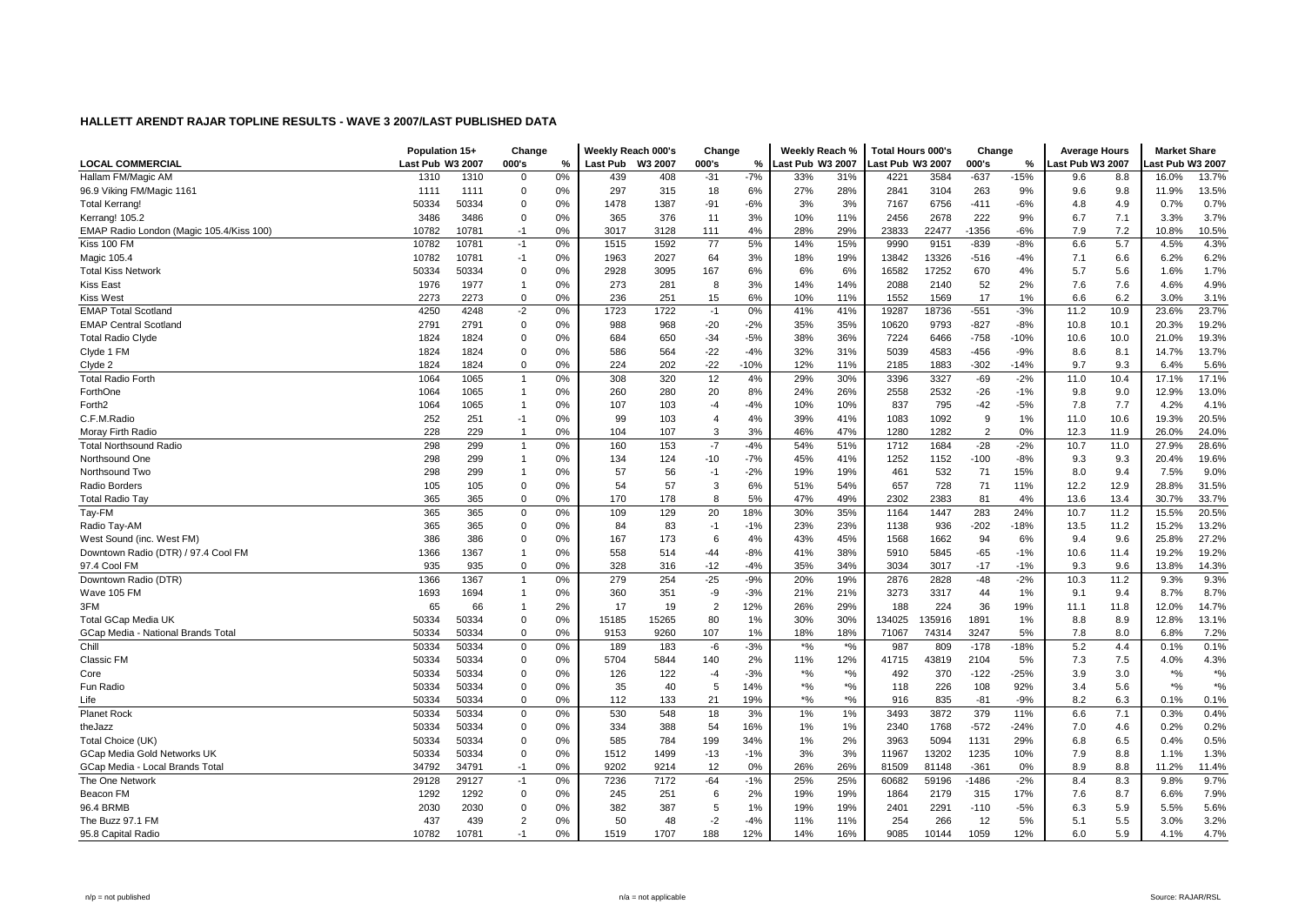|                                                                       | Population 15+   |       | Change         |       | Weekly Reach 000's |                | Change         |        | Weekly Reach %   |     | <b>Total Hours 000's</b> |       | Change |        | <b>Average Hours</b> |      | <b>Market Share</b> |       |
|-----------------------------------------------------------------------|------------------|-------|----------------|-------|--------------------|----------------|----------------|--------|------------------|-----|--------------------------|-------|--------|--------|----------------------|------|---------------------|-------|
| <b>LOCAL COMMERCIAL</b>                                               | Last Pub W3 2007 |       | 000's          | %     | Last Pub W3 2007   |                | 000's          | %      | Last Pub W3 2007 |     | ast Pub W3 2007          |       | 000's  | %      | ast Pub W3 2007      |      | ast Pub W3 2007     |       |
| Champion 103 FM                                                       | 122              | 122   | $\Omega$       | 0%    | 34                 | 33             | $-1$           | $-3%$  | 28%              | 27% | 432                      | 363   | $-69$  | $-16%$ | 12.8                 | 10.9 | 16.5%               | 14.0% |
| 96.9 Chiltern FM (Bedford)                                            | 386              | 386   | $\Omega$       | 0%    | 101                | 110            | 9              | 9%     | 26%              | 28% | 885                      | 863   | $-22$  | $-2%$  | 8.7                  | 7.9  | 11.1%               | 10.2% |
| 97.6 Chiltern FM (Dunstable/Luton)                                    | 731              | 731   | $\Omega$       | 0%    | 195                | 194            | $-1$           | $-1%$  | 27%              | 27% | 1768                     | 1593  | $-175$ | $-10%$ | 9.1                  | 8.2  | 12.0%               | 10.6% |
| Coast 96.3                                                            | 241              | 241   | $\mathbf 0$    | 0%    | 48                 | 47             | $-1$           | $-2%$  | 20%              | 20% | 391                      | 388   | $-3$   | $-1%$  | 8.1                  | 8.2  | 7.6%                | 7.9%  |
| 2CR FM                                                                | 599              | 600   | $\mathbf{1}$   | 0%    | 142                | 134            | -8             | $-6%$  | 24%              | 22% | 1004                     | 999   | $-5$   | 0%     | 7.1                  | 7.5  | 7.2%                | 6.9%  |
| Essex FM (inc. Ten-17 FM)                                             | 1186             | 1186  | $\mathbf 0$    | 0%    | 324                | 360            | 36             | 11%    | 27%              | 30% | 3181                     | 3843  | 662    | 21%    | 9.8                  | 10.7 | 11.9%               | 14.7% |
| <b>FOX FM</b>                                                         | 647              | 648   | -1             | 0%    | 191                | 187            | $-4$           | $-2%$  | 30%              | 29% | 1458                     | 1656  | 198    | 14%    | 7.6                  | 8.8  | 10.2%               | 12.2% |
| 102.7 Hereward FM                                                     | 372              | 372   | $\Omega$       | 0%    | 114                | 106            | -8             | $-7%$  | 31%              | 28% | 911                      | 786   | $-125$ | $-14%$ | 8.0                  | 7.4  | 11.0%               | 9.8%  |
| Horizon Radio                                                         | 219              | 219   | $\mathbf 0$    | 0%    | 72                 | 75             | 3              | 4%     | 33%              | 34% | 750                      | 704   | $-46$  | $-6%$  | 10.4                 | 9.4  | 16.1%               | 15.1% |
| Gemini FM Total                                                       | 525              | 525   | $\mathbf 0$    | 0%    | 182                | 181            | $-1$           | $-1%$  | 35%              | 34% | 1667                     | 1616  | $-51$  | $-3%$  | 9.2                  | 8.9  | 14.6%               | 14.3% |
| Gemini FM East (Exeter Area)                                          | 302              | 301   | $-1$           | 0%    | 102                | 109            | $\overline{7}$ | 7%     | 34%              | 36% | 887                      | 1000  | 113    | 13%    | 8.7                  | 9.1  | 13.4%               | 15.5% |
| Gemini FM West (Torbay Area)                                          | 224              | 224   | $\mathbf 0$    | 0%    | 79                 | 72             | $-7$           | $-9%$  | 35%              | 32% | 781                      | 616   | $-165$ | $-21%$ | 9.8                  | 8.6  | 16.3%               | 12.6% |
| <b>GWR</b>                                                            | 1279             | 1284  | 5              | 0%    | 344                | 369            | 25             | 7%     | 27%              | 29% | 3890                     | 4385  | 495    | 13%    | 11.3                 | 11.9 | 13.6%               | 15.3% |
| <b>Invicta FM</b>                                                     | 1147             | 1147  | $\mathbf 0$    | 0%    | 366                | 359            | $-7$           | $-2%$  | 32%              | 31% | 3528                     | 3371  | $-157$ | $-4%$  | 9.6                  | 9.4  | 12.5%               | 12.1% |
| Lantern FM 96.2 and 97.3                                              | 128              | 128   | $\mathbf 0$    | 0%    | 53                 | 50             | $-3$           | $-6%$  | 41%              | 39% | 710                      | 639   | $-71$  | $-10%$ | 13.5                 | 12.8 | 21.6%               | 20.3% |
| 105.4 Leicester Sound FM                                              | 651              | 652   | $\overline{1}$ | 0%    | 135                | 121            | $-14$          | $-10%$ | 21%              | 18% | 909                      | 873   | $-36$  | $-4%$  | 6.7                  | 7.2  | 7.0%                | 6.8%  |
| Marcher Sound (formerly MFM 103.4)                                    | 374              | 375   | $\mathbf{1}$   | 0%    | 62                 | 61             | $-1$           | $-2%$  | 17%              | 16% | 679                      | 668   | $-11$  | $-2%$  | 10.9                 | 11.0 | 8.3%                | 8.9%  |
| Mercia                                                                | 725              | 725   | $\mathbf 0$    | 0%    | 138                | 132            | -6             | $-4%$  | 19%              | 18% | 1028                     | 1000  | $-28$  | $-3%$  | 7.5                  | 7.6  | 7.0%                | 7.1%  |
| Mercury FM (Herts)                                                    | 331              | 331   | $\mathbf 0$    | 0%    | 37                 | 39             | $\overline{2}$ | 5%     | 11%              | 12% | 332                      | 264   | $-68$  | $-20%$ | 9.0                  | 6.7  | 4.7%                | 3.6%  |
| Mercury FM (Surrey & Sussex)                                          | 358              | 359   |                | 0%    | 70                 | 70             | $\Omega$       | 0%     | 20%              | 19% | 600                      | 692   | 92     | 15%    | 8.5                  | 9.9  | 7.5%                | 9.0%  |
| Northants 96                                                          | 518              | 519   | $\overline{1}$ | 0%    | 159                | 141            | $-18$          | $-11%$ | 31%              | 27% | 1636                     | 1406  | $-230$ | $-14%$ | 10.3                 | 10.0 | 14.2%               | 11.8% |
| Orchard FM                                                            | 334              | 336   | $\overline{2}$ | 1%    | 122                | 131            | 9              | 7%     | 36%              | 39% | 1237                     | 1358  | 121    | 10%    | 10.2                 | 10.4 | 15.2%               | 16.6% |
| 97 FM Plymouth Sound                                                  | 330              | 330   | $\Omega$       | 0%    | 102                | 96             | -6             | $-6%$  | 31%              | 29% | 646                      | 615   | $-31$  | $-5%$  | 6.4                  | 6.4  | 11.0%               | 10.3% |
| 103.2 Power FM                                                        | 1100             | 1099  | $-1$           | 0%    | 248                | 211            | $-37$          | $-15%$ | 23%              | 19% | 2006                     | 1662  | $-344$ | $-17%$ | 8.1                  | 7.9  | 8.3%                | 7.0%  |
| Q103                                                                  | 449              | 449   | $\mathbf 0$    | 0%    | 90                 | 87             | $-3$           | $-3%$  | 20%              | 19% | 713                      | 744   | 31     | 4%     | 8.0                  | 8.5  | 7.9%                | 8.1%  |
| Radio Broadland                                                       | 628              | 628   | 0              | 0%    | 186                | 167            | $-19$          | $-10%$ | 30%              | 27% | 1955                     | 1554  | $-401$ | $-21%$ | 10.5                 | 9.3  | 13.7%               | 11.6% |
| <b>RAM FM</b>                                                         | 623              | 623   | $\mathbf 0$    | 0%    | 121                | 101            | $-20$          | $-17%$ | 19%              | 16% | 1160                     | 626   | $-534$ | -46%   | 9.6                  | 6.2  | 8.5%                | 4.8%  |
| Red Dragon                                                            | 967              | 966   | $-1$           | 0%    | 297                | 271            | $-26$          | $-9%$  | 31%              | 28% | 2602                     | 1964  | $-638$ | $-25%$ | 8.8                  | 7.2  | 11.3%               | 9.5%  |
| 102.4 Severn Sound FM                                                 | 398              | 399   | $\overline{1}$ | 0%    | 103                | 114            | 11             | 11%    | 26%              | 28% | 897                      | 1076  | 179    | 20%    | 8.7                  | 9.5  | 10.6%               | 13.1% |
| <b>SGR FM Total</b>                                                   | 654              | 654   | 0              | 0%    | 183                | 196            | 13             | 7%     | 28%              | 30% | 1540                     | 1615  | 75     | 5%     | 8.4                  | 8.2  | 9.5%                | 10.8% |
| <b>SGR FM</b>                                                         | 544              | 542   | $-2$           | 0%    | 140                | 139            | $-1$           | $-1%$  | 26%              | 26% | 1111                     | 1029  | $-82$  | $-7%$  | 7.9                  | 7.4  | 8.3%                | 8.4%  |
| <b>SGR Colchester</b>                                                 | 174              | 174   | $\Omega$       | 0%    | 53                 | 55             | $\overline{2}$ | 4%     | 31%              | 32% | 576                      | 501   | $-75$  | $-13%$ | 10.8                 | 9.1  | 13.4%               | 12.3% |
| Southern FM                                                           | 995              | 995   | $\Omega$       | 0%    | 349                | 310            | $-39$          | $-11%$ | 35%              | 31% | 3479                     | 2822  | $-657$ | $-19%$ | 10.0                 | 9.1  | 15.3%               | 13.3% |
| South Hams Radio                                                      | 65               | 64    | $-1$           | $-2%$ | 15                 | 14             | $-1$           | $-7%$  | 23%              | 22% | 128                      | 111   | $-17$  | $-13%$ | 8.5                  | 8.0  | 8.8%                | 8.0%  |
| 2-TEN FM                                                              | 785              | 785   | $\mathbf 0$    | 0%    | 216                | 208            | -8             | $-4%$  | 27%              | 26% | 1737                     | 1868  | 131    | 8%     | 8.1                  | 9.0  | 10.7%               | 11.3% |
| 96 Trent FM                                                           | 1110             | 1111  |                | 0%    | 306                | 301            | $-5$           | $-2%$  | 28%              | 27% | 2638                     | 2479  | $-159$ | $-6%$  | 8.6                  | 8.2  | 11.4%               | 11.0% |
| Wyvern FM                                                             | 494              | 495   | 1              | 0%    | 93                 | 103            | 10             | 11%    | 19%              | 21% | 930                      | 838   | $-92$  | $-10%$ | 10.0                 | 8.1  | 8.8%                | 7.9%  |
| Choice FM Londor                                                      | 10782            | 10781 | -1             | 0%    | 500                | 611            | 111            | 22%    | 5%               | 6%  | 3588                     | 4284  | 696    | 19%    | 7.2                  | 7.0  | 1.6%                | 2.0%  |
| Ocean                                                                 | 988              | 988   | $\mathbf 0$    | 0%    | 163                | 174            | 11             | 7%     | 17%              | 18% | 1418                     | 1252  | $-166$ | $-12%$ | 8.7                  | 7.2  | 6.6%                | 6.0%  |
| <b>GCap Gold Network</b>                                              | 28818            | 28820 | $\overline{2}$ | 0%    | 1124               | 1102           | $-22$          | $-2%$  | 4%               | 4%  | 9555                     | 10618 | 1063   | 11%    | 8.5                  | 9.6  | 1.6%                | 1.8%  |
| Gold Bedford (was Classic Gold Bedford)                               | 590              | 590   | 0              | 0%    | 14                 | 17             | 3              | 21%    | 2%               | 3%  | 132                      | 172   | 40     | 30%    | 9.4                  | 9.9  | 1.1%                | 1.3%  |
| Gold Berkshire/North Hampshire (was Classic Gold Berkshire)           | 785              | 785   | 0              | 0%    | 17                 | 19             | $\overline{2}$ | 12%    | 2%               | 2%  | 147                      | 243   | 96     | 65%    | 8.8                  | 12.8 | 0.9%                | 1.5%  |
| Gold Birmingham (was Capital Gold Birmingham)                         | 2030             | 2030  | $\Omega$       | 0%    | 48                 | 61             | 13             | 27%    | 2%               | 3%  | 338                      | 276   | $-62$  | $-18%$ | 7.1                  | 4.5  | 0.8%                | 0.7%  |
| Gold Bristol/Bath/Wiltshire (was Classic Gold Bristol/Bath/Wiltshire) | 1279             | 1284  | 5              | 0%    | 54                 | 59             | 5              | 9%     | 4%               | 5%  | 655                      | 784   | 129    | 20%    | 12.2                 | 13.3 | 2.3%                | 2.7%  |
| Gold Coventry (was Classic Gold Coventry)                             | 725              | 725   | $\mathbf 0$    | 0%    | 25                 | 22             | $-3$           | $-12%$ | 3%               | 3%  | 247                      | 128   | $-119$ | $-48%$ | 10.0                 | 5.8  | 1.7%                | 0.9%  |
| Gold Crawley (was Classic Gold Crawley)                               | 358              | 359   | -1             | 0%    | $\overline{4}$     | $\overline{4}$ | $\mathbf 0$    | 0%     | 1%               | 1%  | 47                       | 43    | $-4$   | $-9%$  | 11.5                 | 11.2 | 0.6%                | 0.6%  |
| Gold Derby (was Classic Gold Derby)                                   | 623              | 623   | $\mathbf 0$    | 0%    | 19                 | 24             | 5              | 26%    | 3%               | 4%  | 150                      | 238   | 88     | 59%    | 7.8                  | 10.0 | 1.1%                | 1.8%  |
| Gold Devon (was Classic Gold Devon)                                   | 525              | 525   | $\Omega$       | 0%    | 17                 | 24             |                | 41%    | 3%               | 5%  | 138                      | 190   | 52     | 38%    | 8.0                  | 7.8  | 1.2%                | 1.7%  |
| Gold Dorset (was Classic Gold Dorset)                                 | 599              | 600   |                | 0%    | 19                 | 20             |                | 5%     | 3%               | 3%  | 87                       | 257   | 170    | 195%   | 4.7                  | 13.1 | 0.6%                | 1.8%  |
| Gold Essex (was Classic Gold Essex)                                   | 1186             | 1186  | $\Omega$       | 0%    | 27                 | 34             | $\overline{7}$ | 26%    | 2%               | 3%  | 256                      | 326   | 70     | 27%    | 9.3                  | 9.7  | 1.0%                | 1.2%  |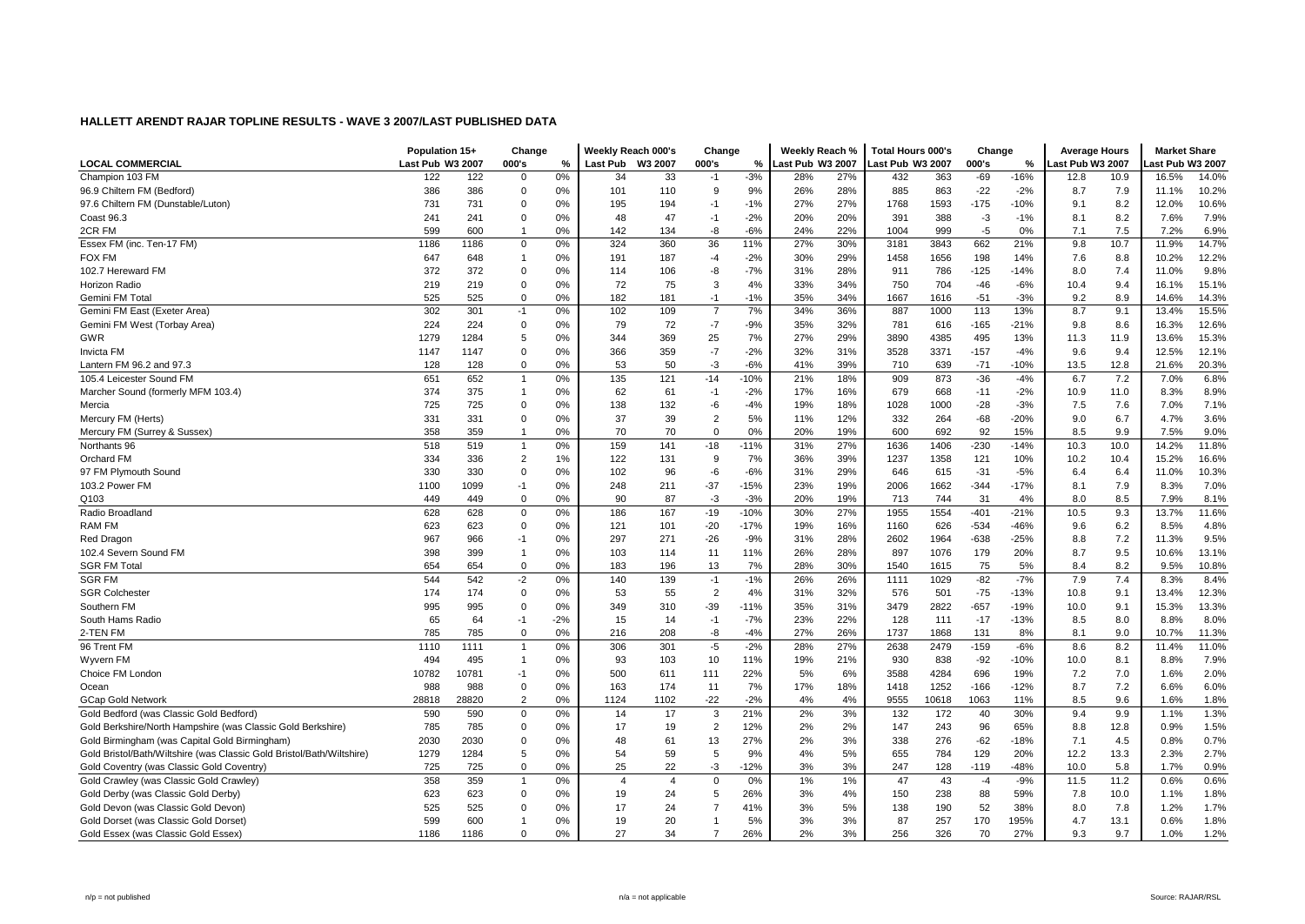|                                                                     | Population 15+   |       | Change         |    | Weekly Reach 000's |      | Change         |        | Weekly Reach %              |        | Total Hours 000's |       | Change         |        | <b>Average Hours</b> |      | <b>Market Share</b> |       |
|---------------------------------------------------------------------|------------------|-------|----------------|----|--------------------|------|----------------|--------|-----------------------------|--------|-------------------|-------|----------------|--------|----------------------|------|---------------------|-------|
| <b>LOCAL COMMERCIAL</b>                                             | Last Pub W3 2007 |       | 000's          | %  | Last Pub W3 2007   |      | 000's          | %      | ast Pub W3 2007             |        | ast Pub W3 2007   |       | 000's          | %      | Last Pub W3 2007     |      | ast Pub W3 2007.    |       |
| Gold Gloucester (was Classic Gold Gloucester)                       | 398              | 399   |                | 0% | 16                 | 22   | 6              | 38%    | 4%                          | 6%     | 171               | 307   | 136            | 80%    | 10.8                 | 13.8 | 2.0%                | 3.7%  |
| Gold Hampshire (was Capital Gold Hampshire)                         | 1100             | 1099  | $-1$           | 0% | 29                 | 30   |                | 3%     | 3%                          | 3%     | 322               | 406   | 84             | 26%    | 11.3                 | 13.3 | 1.3%                | 1.7%  |
| Gold Kent (was Capital Gold Kent)                                   | 1147             | 1147  | $\mathbf 0$    | 0% | 39                 | 40   | -1             | 3%     | 3%                          | 3%     | 420               | 502   | 82             | 20%    | 10.8                 | 12.5 | 1.5%                | 1.8%  |
| Gold London (was Capital Gold London)                               | 10782            | 10781 | $-1$           | 0% | 373                | 426  | 53             | 14%    | 3%                          | 4%     | 3053              | 2921  | $-132$         | -4%    | 8.2                  | 6.9  | 1.4%                | 1.4%  |
| Gold Luton (was Classic Gold Luton)                                 | 1008             | 1009  | $\overline{1}$ | 0% | 30                 | 32   | $\overline{2}$ | 7%     | 3%                          | 3%     | 242               | 297   | 55             | 23%    | 8.1                  | 9.4  | 1.2%                | 1.4%  |
| Gold Manchester (was Capital Gold Manchester)                       | 2363             | 2362  | $-1$           | 0% | 58                 | 64   | 6              | 10%    | 2%                          | 3%     | 607               | 649   | 42             | 7%     | 10.5                 | 10.1 | 1.4%                | 1.5%  |
| Gold Norfolk/Suffolk (was Classic Gold Amber Total)                 | 1168             | 1166  | $-2$           | 0% | 49                 | 46   | -3             | $-6%$  | 4%                          | 4%     | 639               | 704   | 65             | 10%    | 13.1                 | 15.2 | 2.3%                | 2.8%  |
| Gold Norfolk (was Classic Gold Amber Norfolk)                       | 628              | 628   | $\mathsf 0$    | 0% | 24                 | 24   | $\Omega$       | 0%     | 4%                          | 4%     | 403               | 410   | $\overline{7}$ | 2%     | 17.1                 | 17.2 | 2.8%                | 3.1%  |
| Gold Suffolk (was Classic Gold Amber Suffolk)                       | 544              | 542   | $-2$           | 0% | 25                 | 23   | $-2$           | $-8%$  | 5%                          | 4%     | 236               | 294   | 58             | 25%    | 9.3                  | 13.0 | 1.8%                | 2.4%  |
| Gold North Wales/Cheshire (was Classic Gold Marcher)                | 374              | 375   | $\overline{1}$ | 0% | 12                 | 9    | -3             | $-25%$ | 3%                          | 2%     | 157               | 143   | $-14$          | $-9%$  | 13.4                 | 15.3 | 1.9%                | 1.9%  |
| Gold Northampton (was Classic Gold Northampton)                     | 518              | 519   | $\mathbf{1}$   | 0% | 30                 | 26   | $-4$           | $-13%$ | 6%                          | 5%     | 221               | 253   | 32             | 14%    | 7.4                  | 9.8  | 1.9%                | 2.1%  |
| Gold Nottingham (was Classic Gold Nottingham)                       | 1110             | 1111  | $\overline{1}$ | 0% | 35                 | 35   | $\Omega$       | 0%     | 3%                          | 3%     | 375               | 272   | $-103$         | $-27%$ | 10.7                 | 7.7  | 1.6%                | 1.2%  |
| Gold Peterborough (was Classic Gold Peterborough)                   | 561              | 561   | $\mathbf 0$    | 0% | 29                 | 28   | $-1$           | $-3%$  | 5%                          | 5%     | 315               | 251   | $-64$          | $-20%$ | 10.7                 | 8.9  | 2.6%                | 2.1%  |
| Gold Plymouth (was Classic Gold Plymouth)                           | 330              | 330   | $\Omega$       | 0% | 13                 | 9    | -4             | $-31%$ | 4%                          | 3%     | 137               | 58    | $-79$          | $-58%$ | 10.7                 | 6.7  | 2.3%                | 1.0%  |
| Gold Sussex (was Capital Gold Sussex)                               | 995              | 995   | $\mathbf 0$    | 0% | 39                 | 41   | $\overline{2}$ | 5%     | 4%                          | 4%     | 299               | 299   | $\Omega$       | 0%     | 7.8                  | 7.3  | 1.3%                | 1.4%  |
| Gold South East Wales (was Capital Gold South East Wales)           | 967              | 966   | $-1$           | 0% | 34                 | 45   | 11             | 32%    | 4%                          | 5%     | 605               | 857   | 252            | 42%    | 17.8                 | 18.9 | 2.6%                | 4.1%  |
| Gold Wolverhampton (was Classic Gold Wolverhampton)                 | 1292             | 1292  | $\mathbf 0$    | 0% | 26                 | 20   | $-6$           | $-23%$ | 2%                          | 2%     | 229               | 171   | $-58$          | $-25%$ | 8.8                  | 8.7  | 0.8%                | 0.6%  |
| Total XFM (UK)                                                      | 50334            | 50334 | $\mathbf 0$    | 0% | 1187               | 1181 | -6             | $-1%$  | 2%                          | 2%     | 7335              | 6975  | $-360$         | $-5%$  | 6.2                  | 5.9  | 0.7%                | 0.7%  |
| <b>XFM 104.9</b>                                                    | 10782            | 10781 | $-1$           | 0% | 617                | 557  | $-60$          | $-10%$ | 6%                          | 5%     | 4336              | 2630  | $-1706$        | -39%   | 7.0                  | 4.7  | 2.0%                | 1.2%  |
| <b>XFM Manchester</b>                                               | 2778             | 2778  | $\mathbf 0$    | 0% | 129                | 172  | 43             | 33%    | 5%                          | 6%     | 794               | 886   | 92             | 12%    | 6.1                  | 5.1  | 1.5%                | 1.7%  |
| <b>XFM Scotland</b>                                                 | 2675             | 2676  | $\overline{1}$ | 0% | 266                | 240  | $-26$          | $-10%$ | 10%                         | 9%     | 1482              | 1520  | 38             | 3%     | 5.6                  | 6.3  | 2.9%                | 3.1%  |
| <b>XFM Scotland (East)</b>                                          | 1161             | 1161  | $\mathsf 0$    | 0% | 135                | 134  | $-1$           | $-1%$  | 12%                         | 12%    | 757               | 877   | 120            | 16%    | 5.6                  | 6.6  | 3.5%                | 4.1%  |
| <b>XFM Scotland (West)</b>                                          | 1689             | 1689  | $\mathbf 0$    | 0% | 148                | 131  | $-17$          | $-11%$ | 9%                          | 8%     | 833               | 805   | $-28$          | $-3%$  | 5.6                  | 6.1  | 2.6%                | 2.6%  |
| Total Global Radio (UK)                                             | 50334            | 50334 | $\mathbf 0$    | 0% | 6322               | 6431 | 109            | 2%     | 13%                         | 13%    | 52433             | 51941 | $-492$         | $-1%$  | 8.3                  | 8.1  | 5.0%                | 5.0%  |
| Global Radio (ILR)                                                  | 25471            | 25470 | $-1$           | 0% | 5560               | 5631 | 71             | 1%     | 22%                         | 22%    | 47842             | 47197 | $-645$         | $-1%$  | 8.6                  | 8.4  | 9.3%                | 9.2%  |
| The Arrow (UK)                                                      | 50334            | 50334 | $\mathbf 0$    | 0% | 124                | 146  | 22             | 18%    | $\boldsymbol{^{*0}}\!/\!_0$ | $*9/6$ | 849               | 931   | 82             | 10%    | 6.8                  | 6.4  | 0.1%                | 0.1%  |
| Galaxy Network (UK)                                                 | 50334            | 50334 | $\mathsf 0$    | 0% | 2584               | 2608 | 24             | 1%     | 5%                          | 5%     | 19209             | 18281 | $-928$         | $-5%$  | 7.4                  | 7.0  | 1.8%                | 1.8%  |
| Galaxy Network (ILR)                                                | 11349            | 11350 |                | 0% | 2225               | 2236 | 11             | 0%     | 20%                         | 20%    | 17611             | 16620 | $-991$         | $-6%$  | 7.9                  | 7.4  | 7.8%                | 7.4%  |
| Galaxy Birmingham                                                   | 2076             | 2077  | $\overline{1}$ | 0% | 402                | 354  | $-48$          | $-12%$ | 19%                         | 17%    | 3440              | 2560  | $-880$         | $-26%$ | 8.6                  | 7.2  | 7.7%                | 6.1%  |
| Galaxy Manchester                                                   | 2778             | 2778  | $\mathbf 0$    | 0% | 411                | 455  | 44             | 11%    | 15%                         | 16%    | 2973              | 3376  | 403            | 14%    | 7.2                  | 7.4  | 5.8%                | 6.5%  |
| Galaxy North East                                                   | 2174             | 2175  | $\overline{1}$ | 0% | 479                | 494  | 15             | 3%     | 22%                         | 23%    | 3596              | 3270  | $-326$         | $-9%$  | 7.5                  | 6.6  | 8.8%                | 8.0%  |
| Galaxy Yorkshire                                                    | 4320             | 4320  | $\mathbf 0$    | 0% | 933                | 933  | $\mathbf 0$    | 0%     | 22%                         | 22%    | 7602              | 7414  | $-188$         | $-2%$  | 8.1                  | 7.9  | 8.7%                | 8.3%  |
| Total Heart (UK)                                                    | 50334            | 50334 | $\mathbf 0$    | 0% | 3254               | 3322 | 68             | 2%     | 6%                          | 7%     | 23760             | 23863 | 103            | 0%     | 7.3                  | 7.2  | 2.3%                | 2.3%  |
| Heart FM (ILR)                                                      | 16198            | 16198 | $\mathbf 0$    | 0% | 2901               | 2961 | 60             | 2%     | 18%                         | 18%    | 21956             | 22093 | 137            | 1%     | 7.6                  | 7.5  | 6.6%                | 6.7%  |
| 100.7 Heart FM                                                      | 3520             | 3521  | $\overline{1}$ | 0% | 776                | 783  | $\overline{7}$ | 1%     | 22%                         | 22%    | 6429              | 6180  | $-249$         | $-4%$  | 8.3                  | 7.9  | 8.6%                | 8.5%  |
| <b>Heart 106.2 FM</b>                                               | 10782            | 10781 | $-1$           | 0% | 1810               | 1948 | 138            | 8%     | 17%                         | 18%    | 13687             | 13255 | $-432$         | $-3%$  | 7.6                  | 6.8  | 6.2%                | 6.2%  |
| Heart 106 (formerly 106 Century FM)                                 | 2086             | 2086  | 0              | 0% | 324                | 320  | $-4$           | $-1%$  | 16%                         | 15%    | 2558              | 2687  | 129            | 5%     | 7.9                  | 8.4  | 5.9%                | 6.4%  |
| Heart Midlands (ILR)                                                | 5417             | 5418  | $\mathbf{1}$   | 0% | 1093               | 1091 | $-2$           | 0%     | 20%                         | 20%    | 8987              | 8867  | $-120$         | $-1%$  | 8.2                  | 8.1  | 7.9%                | 8.0%  |
| Global Radio Midlands (ILR)                                         | 5417             | 5418  | $\overline{1}$ | 0% | 1321               | 1279 | $-42$          | $-3%$  | 24%                         | 24%    | 12427             | 11427 | $-1000$        | $-8%$  | 9.4                  | 8.9  | 10.9%               | 10.3% |
| Globas Radio West Midlands (ILR)                                    | 3520             | 3521  | $\overline{1}$ | 0% | 1003               | 971  | $-32$          | $-3%$  | 28%                         | 28%    | 9869              | 8739  | $-1130$        | $-11%$ | 9.8                  | 9.0  | 13.1%               | 12.1% |
| Total LBC (UK)                                                      | 50334            | 50334 | $\mathsf 0$    | 0% | 793                | 780  | $-13$          | $-2%$  | 2%                          | 2%     | 8615              | 8866  | 251            | 3%     | 10.9                 | 11.4 | 0.8%                | 0.9%  |
| Total LBC (ILR)                                                     | 10782            | 10781 | $-1$           | 0% | 726                | 697  | $-29$          | $-4%$  | 7%                          | 6%     | 8513              | 7931  | $-582$         | $-7%$  | 11.7                 | 11.4 | 3.8%                | 3.7%  |
| LBC 97.3                                                            | 10782            | 10781 | $-1$           | 0% | 637                | 586  | $-51$          | $-8%$  | 6%                          | 5%     | 6860              | 6687  | $-173$         | $-3%$  | 10.8                 | 11.4 | 3.1%                | 3.1%  |
| LBC News 1152                                                       | 10782            | 10781 | $-1$           | 0% | 275                | 280  | 5              | 2%     | 3%                          | 3%     | 1653              | 1244  | $-409$         | $-25%$ | 6.0                  | 4.4  | 0.7%                | 0.6%  |
| Global Radio London (ILR)                                           | 10782            | 10781 | $-1$           | 0% | 2446               | 2486 | 40             | 2%     | 23%                         | 23%    | 22200             | 21186 | $-1014$        | $-5%$  | 9.1                  | 8.5  | 10.0%               | 9.9%  |
| <b>Total GMG Radio</b>                                              | 50334            | 50334 | $\mathsf 0$    | 0% | 5055               | 4818 | $-237$         | $-5%$  | 10%                         | 10%    | 49400             | 47927 | $-1473$        | $-3%$  | 9.8                  | 9.9  | 4.7%                | 4.7%  |
| <b>Total Real Radio/Century FM</b>                                  | 50334            | 50334 | $\mathbf 0$    | 0% | 2746               | 2918 | 172            | 6%     | 5%                          | 6%     | 26249             | 28381 | 2132           | 8%     | 9.6                  | 9.7  | 2.5%                | 2.7%  |
| GMG Radio North West (Century FM (North West)/Smooth Radio (North V | 5520             | 5520  | $\mathbf 0$    | 0% | 1215               | 1162 | $-53$          | $-4%$  | 22%                         | 21%    | 11659             | 10864 | $-795$         | $-7%$  | 9.6                  | 9.3  | 10.6%               | 10.2% |
| Century FM (North East/North West)                                  | 7434             | 7434  | $\Omega$       | 0% | 1113               | 1252 | 139            | 12%    | 15%                         | 17%    | 8448              | 10013 | 1565           | 19%    | 7.6                  | 8.0  | 5.9%                | 7.1%  |
| Century FM (North East)                                             | 2198             | 2198  | $\Omega$       | 0% | 474                | 516  | 42             | 9%     | 22%                         | 23%    | 3529              | 3806  | 277            | 8%     | 7.4                  | 7.4  | 8.5%                | 9.2%  |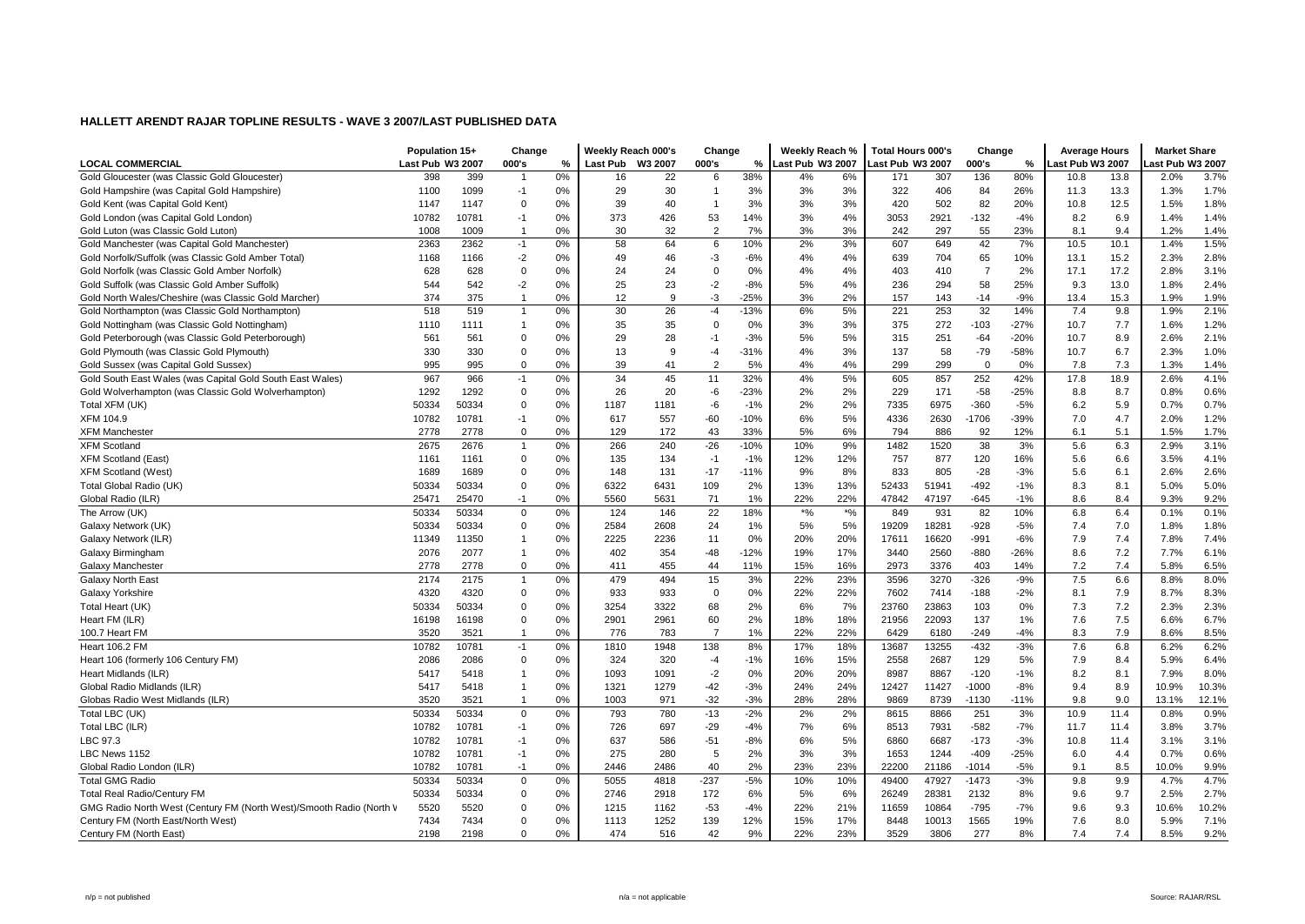| <b>LOCAL COMMERCIAL</b><br>Last Pub W3 2007<br>000's<br><b>Last Pub</b><br>W3 2007<br>000's<br>%<br>Last Pub W3 2007<br>ast Pub W3 2007.<br>000's<br>Last Pub W3 2007<br>ast Pub W3 2007.<br>%<br>%<br>15%<br>Century FM (North East) - North<br>0%<br>39<br>21%<br>2206<br>189<br>9%<br>7.2<br>8.4%<br>1444<br>1445<br>307<br>2017<br>7.8%<br>268<br>19%<br>7.5<br>812<br>218<br>2%<br>27%<br>56<br>7.5<br>9.7%<br>9.9%<br>Century FM (North East) - South<br>811<br>0%<br>214<br>$\overline{4}$<br>26%<br>1588<br>1644<br>4%<br>7.4<br>$-1$<br>5236<br>5235<br>765<br>7%<br>15%<br>6800<br>8.9<br>5.5%<br>6.8%<br>Century FM (North West)<br>0%<br>718<br>47<br>14%<br>5626<br>1174<br>21%<br>7.8<br>$-1$<br>50334<br>1670<br>33<br>2%<br>3%<br>3%<br>567<br>3%<br>11.0<br>1.8%<br><b>Total Real Radio</b><br>50334<br>$\mathbf 0$<br>0%<br>1637<br>17801<br>18368<br>10.9<br>1.7%<br>$\overline{2}$<br>39<br>3%<br>21%<br>Real Radio (Scotland/Wales/Yorkshire)<br>7098<br>7100<br>0%<br>1478<br>1517<br>21%<br>16659<br>17180<br>521<br>3%<br>11.3<br>11.7%<br>12.2%<br>11.3<br>31%<br>20.4%<br>2615<br>2617<br>$\overline{2}$<br>771<br>38<br>5%<br>29%<br>9790<br>605<br>7%<br>11.9<br>12.1<br>18.6%<br>Real Radio (Scotland)<br>0%<br>809<br>9185<br>22%<br>Real Radio (Wales)<br>1753<br>1754<br>0%<br>403<br>384<br>$-19$<br>$-5%$<br>23%<br>4294<br>3879<br>$-415$<br>$-10%$<br>10.7<br>10.1<br>10.8%<br>10.4%<br>1<br>2730<br>2729<br>325<br>20<br>7%<br>12%<br>3511<br>330<br>10%<br>10.8<br>6.3%<br>Real Radio (Yorkshire)<br>0%<br>305<br>11%<br>3181<br>10.4<br>6.0%<br>$-1$<br>GMG Radio Scotland (Real Radio/96.3 Rock Radio/Smooth Radio (Glasgo<br>2800<br>2800<br>0%<br>962<br>21<br>2%<br>34%<br>34%<br>11436<br>12309<br>873<br>12.2<br>12.8<br>21.8%<br>24.1%<br>$\Omega$<br>941<br>8%<br>32%<br>2615<br>2617<br>$\overline{2}$<br>0%<br>805<br>846<br>41<br>5%<br>9503<br>10230<br>727<br>8%<br>12.1<br>19.2%<br>21.3%<br>Real Radio (Scotland)/96.3 Rock Radio<br>31%<br>11.8<br>3.0%<br>96.3 Rock Radio<br>804<br>804<br>0%<br>56<br>7%<br>122<br>38%<br>6.2<br>$\mathbf 0$<br>51<br>5<br>10%<br>6%<br>318<br>440<br>7.8<br>2.1%<br>50334<br>$\mathsf 0$<br>2292<br>2173<br>$-5%$<br>5%<br>4%<br>18508<br>$-2741$<br>$-13%$<br>8.5<br>1.8%<br><b>Total Smooth Radio</b><br>50334<br>0%<br>$-119$<br>21249<br>9.3<br>2.0%<br>23565<br>23562<br>-3<br>8%<br>$-587$<br>$-3%$<br>9.3<br>3.9%<br>3.9%<br>Smooth Radio (London/North West/East Midlands/West Midlands/Glasgov<br>0%<br>2028<br>1952<br>$-76$<br>$-4%$<br>9%<br>18781<br>18194<br>9.3<br>5558<br>$-27$<br>$-4%$<br>12%<br>7.0%<br>Smooth Radio (East & West Midlands)<br>5559<br>0%<br>716<br>689<br>13%<br>8344<br>7929<br>$-415$<br>$-5%$<br>11.7<br>11.5<br>7.1%<br>$-1$<br>12%<br>0%<br>2%<br>9.0<br>9.8<br>6.0%<br>Smooth Radio (East Midlands)<br>2077<br>2078<br>253<br>257<br>$\overline{4}$<br>12%<br>2271<br>2531<br>260<br>11%<br>5.3%<br>$\overline{1}$<br>3520<br>3521<br>0%<br>432<br>$-31$<br>$-7%$<br>13%<br>12%<br>5398<br>$-675$<br>$-11%$<br>13.1<br>12.5<br>8.1%<br>7.4%<br>Smooth Radio (West Midlands)<br>$\overline{1}$<br>463<br>6073<br>Smooth Radio (Glasgow)<br>1868<br>1869<br>0%<br>192<br>189<br>-3<br>$-2%$<br>10%<br>10%<br>1933<br>2079<br>146<br>8%<br>10.1<br>11.0<br>5.5%<br>6.1%<br>$\mathbf{1}$<br>477<br>$-5%$<br>$-225$<br>1.3%<br>Smooth Radio (London)<br>10782<br>10781<br>0%<br>502<br>$-25$<br>5%<br>4%<br>3081<br>2856<br>$-7%$<br>6.1<br>6.0<br>1.4%<br>$-1$<br>5357<br>$\overline{2}$<br>0%<br>555<br>$-67$<br>$-11%$<br>12%<br>10%<br>4064<br>$-1969$<br>$-33%$<br>9.7<br>7.3<br>5.7%<br>3.9%<br>Smooth Radio (North West)<br>5355<br>622<br>6033<br>$\mathbf 0$<br>28<br>30<br>7%<br>15%<br>258<br>321<br>63<br>24%<br>10.8<br>7.5%<br><b>Hertbeat FM</b><br>198<br>198<br>0%<br>$\overline{2}$<br>14%<br>9.3<br>6.0%<br>289<br>$\mathbf 0$<br>73<br>63<br>$-14%$<br>25%<br>22%<br>796<br>574<br>$-222$<br>$-28%$<br>10.9<br>9.2<br>11.4%<br>Kingdom FM<br>289<br>0%<br>$-10$<br>14.2%<br>16%<br>kmfm Group<br>975<br>974<br>$-24$<br>$-13%$<br>1788<br>1599<br>$-189$<br>10.0<br>6.7%<br>$-1$<br>0%<br>178<br>154<br>18%<br>$-11%$<br>10.4<br>7.4%<br>$-12%$<br>$-233$<br>9.2%<br>464<br>463<br>0%<br>109<br>96<br>$-13$<br>23%<br>21%<br>1268<br>1035<br>$-18%$<br>11.6<br>10.7<br>11.1%<br>kmfm East<br>-1<br>$-17%$<br>520<br>45<br>9.9<br>4.4%<br>kmfm West<br>511<br>511<br>$\mathbf 0$<br>0%<br>69<br>57<br>$-12$<br>14%<br>11%<br>565<br>9%<br>7.5<br>4.1%<br>3%<br>31%<br>$-52$<br>Lincs FM Group<br>2041<br>2041<br>$\Omega$<br>0%<br>622<br>641<br>19<br>30%<br>7375<br>7323<br>$-1%$<br>11.9<br>11.4<br>17.1%<br>17.1%<br>0%<br>40%<br>4376<br>$-354$<br>$-7%$<br>12.6<br>23.2%<br>Lincs FM 102.2<br>879<br>880<br>348<br>348<br>$\mathbf 0$<br>0%<br>40%<br>4730<br>13.6<br>24.1%<br>1<br>South & West Yorkshire (Lincs FM Group)<br>1030<br>1030<br>$\Omega$<br>247<br>265<br>18<br>7%<br>24%<br>26%<br>2407<br>2607<br>200<br>8%<br>9.7<br>9.8<br>11.6%<br>12.2%<br>0%<br>14.4%<br>224<br>224<br>$\Omega$<br>0%<br>66<br>5<br>8%<br>27%<br>30%<br>512<br>596<br>84<br>16%<br>8.5<br>9.0<br>12.1%<br>Dearne FM<br>61<br>292<br>12%<br>$-2%$<br>9.7<br>5.8%<br><b>Ridings FM</b><br>292<br>$\Omega$<br>0%<br>34<br>35<br>3%<br>12%<br>343<br>336<br>$-7$<br>10.0<br>6.0%<br>-1<br>0%<br>38<br>$-11%$<br>17%<br>$-35$<br>$-10%$<br>Rother FM<br>204<br>205<br>34<br>19%<br>354<br>319<br>9.3<br>9.4<br>8.8%<br>8.4%<br>1<br>$-4$<br>9%<br>32%<br><b>Trax FM</b><br>360<br>359<br>$-1$<br>0%<br>106<br>116<br>10<br>29%<br>1046<br>1054<br>8<br>1%<br>9.9<br>9.1<br>14.1%<br>14.2%<br>25<br>17%<br>59<br>8.7%<br>147<br>146<br>$-1$<br>$-1%$<br>24<br>$-1$<br>$-4%$<br>17%<br>199<br>258<br>30%<br>8.0<br>10.6<br>6.8%<br><b>Fosseway Radio</b><br>23<br>13%<br>5<br>4.5%<br>Lite FM<br>180<br>180<br>$\overline{0}$<br>0%<br>23<br>$\mathbf 0$<br>0%<br>13%<br>159<br>164<br>3%<br>7.1<br>4.3%<br>6.8<br>8.3%<br>The Local Radio Company Group Total<br>4288<br>4290<br>$\overline{2}$<br>0%<br>920<br>920<br>$\mathbf 0$<br>0%<br>21%<br>21%<br>7681<br>7457<br>$-224$<br>$-3%$<br>8.3<br>8.1<br>8.4%<br>Alpha 103.2<br>142<br>142<br>$\Omega$<br>0%<br>25<br>26<br>4%<br>18%<br>19%<br>204<br>214<br>10<br>5%<br>8.1<br>8.1<br>7.6%<br>8.0%<br>111<br>0%<br>25<br>24<br>$-4%$<br>22%<br>22%<br>237<br>223<br>$-14$<br>$-6%$<br>9.7<br>9.1<br>7.8%<br>7.4%<br>107.8 Arrow FM for Hastings<br>111<br>$\Omega$<br>$-1$<br>Bath FM<br>18<br>$\mathbf 0$<br>0%<br>18%<br>105<br>5.8<br>4.4%<br>100<br>99<br>$-1%$<br>18<br>18%<br>104<br>$-1%$<br>5.9<br>4.4%<br>$-1$<br>$-1$<br>2BR<br>192<br>193<br>1%<br>56<br>51<br>$-9%$<br>29%<br>26%<br>534<br>486<br>$-48$<br>$-9%$<br>9.6<br>9.5<br>13.4%<br>13.0%<br>$-5$<br>1<br>5.5%<br>212<br>213<br>0%<br>41<br>37<br>$-10%$<br>19%<br>18%<br>260<br>228<br>$-32$<br>$-12%$<br>6.4<br>6.1<br>6.3%<br><b>Central FM</b><br>$-4$<br>1<br>27<br>13%<br>$-20$<br>6.2<br>207<br>208<br>0%<br>26<br>$-4%$<br>13%<br>183<br>$-11%$<br>6.9<br>3.7%<br>107.9 Dune FM<br>$\overline{1}$<br>$-1$<br>163<br>4.1%<br>25<br>27<br>4.8%<br>Durham FM<br>247<br>248<br>0%<br>$\overline{2}$<br>8%<br>11%<br>188<br>224<br>36<br>19%<br>7.4<br>8.1<br>4.0%<br>$\overline{1}$<br>10%<br>3.9%<br>Fire 107.6 FM<br>285<br>285<br>$\Omega$<br>0%<br>46<br>42<br>$-9%$<br>16%<br>15%<br>248<br>254<br>6<br>2%<br>5.4<br>6.0<br>4.0%<br>$-4$<br>0%<br>82<br>$-34$<br>$-29%$<br>4.2<br>2.4%<br>Huddersfield's Home 107.9<br>197<br>198<br>1%<br>20<br>20<br>$\Omega$<br>10%<br>10%<br>116<br>5.9<br>3.3%<br>1<br>$-12%$<br>387<br>14.5%<br><b>IOW Radio</b><br>122<br>121<br>$-1%$<br>49<br>43<br>$-6$<br>40%<br>36%<br>382<br>5<br>1%<br>7.8<br>8.9<br>13.6%<br>$-1$<br>131<br>130<br>$-1%$<br>32<br>32<br>$\mathbf 0$<br>0%<br>25%<br>25%<br>283<br>302<br>19<br>7%<br>8.8<br>9.4<br>9.2%<br>9.5%<br><b>Ivel FM</b><br>$-1$<br>93<br>25%<br>8.8<br>10.0%<br>Minster FM<br>321<br>321<br>$\mathbf 0$<br>0%<br>80<br>$-13$<br>$-14%$<br>29%<br>706<br>706<br>$\mathbf 0$<br>0%<br>7.6<br>10.0%<br>58<br>$-7%$<br>22%<br>$-97$<br><b>Total Mix</b><br>251<br>250<br>0%<br>54<br>23%<br>465<br>368<br>$-21%$<br>8.0<br>6.8<br>7.0%<br>$-1$<br>$-4$<br>9.1%<br>117<br>39<br>37<br>$-5%$<br>31%<br>$-88$<br>$-27%$<br>6.6<br>12.9%<br>9.0%<br><b>Mix 96</b><br>118<br>$-1%$<br>$-2$<br>33%<br>330<br>242<br>8.4<br>$-1$<br>133<br>13%<br>134<br>$-7%$<br>7.3<br>5.0%<br><b>Mix 107</b><br>133<br>$\Omega$<br>0%<br>19<br>17<br>-2<br>$-11%$<br>14%<br>125<br>-9<br>7.1<br>5.3%<br>7.0<br>360<br>0%<br>46<br>51<br>5<br>13%<br>14%<br>360<br>358<br>$-2$<br>$-1%$<br>7.8<br>4.5%<br>107.4 The Quay<br>361<br>$-1$<br>11%<br>4.4% | Population 15+ | Change | Weekly Reach 000's | Change | Weekly Reach % | Total Hours 000's | Change | <b>Average Hours</b> | <b>Market Share</b> |  |
|-------------------------------------------------------------------------------------------------------------------------------------------------------------------------------------------------------------------------------------------------------------------------------------------------------------------------------------------------------------------------------------------------------------------------------------------------------------------------------------------------------------------------------------------------------------------------------------------------------------------------------------------------------------------------------------------------------------------------------------------------------------------------------------------------------------------------------------------------------------------------------------------------------------------------------------------------------------------------------------------------------------------------------------------------------------------------------------------------------------------------------------------------------------------------------------------------------------------------------------------------------------------------------------------------------------------------------------------------------------------------------------------------------------------------------------------------------------------------------------------------------------------------------------------------------------------------------------------------------------------------------------------------------------------------------------------------------------------------------------------------------------------------------------------------------------------------------------------------------------------------------------------------------------------------------------------------------------------------------------------------------------------------------------------------------------------------------------------------------------------------------------------------------------------------------------------------------------------------------------------------------------------------------------------------------------------------------------------------------------------------------------------------------------------------------------------------------------------------------------------------------------------------------------------------------------------------------------------------------------------------------------------------------------------------------------------------------------------------------------------------------------------------------------------------------------------------------------------------------------------------------------------------------------------------------------------------------------------------------------------------------------------------------------------------------------------------------------------------------------------------------------------------------------------------------------------------------------------------------------------------------------------------------------------------------------------------------------------------------------------------------------------------------------------------------------------------------------------------------------------------------------------------------------------------------------------------------------------------------------------------------------------------------------------------------------------------------------------------------------------------------------------------------------------------------------------------------------------------------------------------------------------------------------------------------------------------------------------------------------------------------------------------------------------------------------------------------------------------------------------------------------------------------------------------------------------------------------------------------------------------------------------------------------------------------------------------------------------------------------------------------------------------------------------------------------------------------------------------------------------------------------------------------------------------------------------------------------------------------------------------------------------------------------------------------------------------------------------------------------------------------------------------------------------------------------------------------------------------------------------------------------------------------------------------------------------------------------------------------------------------------------------------------------------------------------------------------------------------------------------------------------------------------------------------------------------------------------------------------------------------------------------------------------------------------------------------------------------------------------------------------------------------------------------------------------------------------------------------------------------------------------------------------------------------------------------------------------------------------------------------------------------------------------------------------------------------------------------------------------------------------------------------------------------------------------------------------------------------------------------------------------------------------------------------------------------------------------------------------------------------------------------------------------------------------------------------------------------------------------------------------------------------------------------------------------------------------------------------------------------------------------------------------------------------------------------------------------------------------------------------------------------------------------------------------------------------------------------------------------------------------------------------------------------------------------------------------------------------------------------------------------------------------------------------------------------------------------------------------------------------------------------------------------------------------------------------------------------------------------------------------------------------------------------------------------------------------------------------------------------------------------------------------------------------------------------------------------------------------------------------------------------------------------------------------------------------------------------------------------------------------------------------------------------------------------------------------------------------------------------------------------------------------------------------------------------------------------------------------------------------------------------------------------------------------------------------------------------------------------------------------------------------------------------------------------------------------------------------------------------------------------------------------------------------------------------------------------------------------------------------------------------------------------------------------------------------------------------------------------------------------------------------------------------------------------------------------------------------------------------------------------------------------------------------------------------------------------------------------------------------------------------------------------------------------------------------------------------------------------------------------------------------------------------------------------------------------------------------------------------------------------------------------------------------------------------------------------------------------------------------------------------------------------------------------------------------|----------------|--------|--------------------|--------|----------------|-------------------|--------|----------------------|---------------------|--|
|                                                                                                                                                                                                                                                                                                                                                                                                                                                                                                                                                                                                                                                                                                                                                                                                                                                                                                                                                                                                                                                                                                                                                                                                                                                                                                                                                                                                                                                                                                                                                                                                                                                                                                                                                                                                                                                                                                                                                                                                                                                                                                                                                                                                                                                                                                                                                                                                                                                                                                                                                                                                                                                                                                                                                                                                                                                                                                                                                                                                                                                                                                                                                                                                                                                                                                                                                                                                                                                                                                                                                                                                                                                                                                                                                                                                                                                                                                                                                                                                                                                                                                                                                                                                                                                                                                                                                                                                                                                                                                                                                                                                                                                                                                                                                                                                                                                                                                                                                                                                                                                                                                                                                                                                                                                                                                                                                                                                                                                                                                                                                                                                                                                                                                                                                                                                                                                                                                                                                                                                                                                                                                                                                                                                                                                                                                                                                                                                                                                                                                                                                                                                                                                                                                                                                                                                                                                                                                                                                                                                                                                                                                                                                                                                                                                                                                                                                                                                                                                                                                                                                                                                                                                                                                                                                                                                                                                                                                                                                                                                                                                                                                                                                                                                                                                                                                                                                                                                                                                                                                                                                                                                                                                                                                 |                |        |                    |        |                |                   |        |                      |                     |  |
|                                                                                                                                                                                                                                                                                                                                                                                                                                                                                                                                                                                                                                                                                                                                                                                                                                                                                                                                                                                                                                                                                                                                                                                                                                                                                                                                                                                                                                                                                                                                                                                                                                                                                                                                                                                                                                                                                                                                                                                                                                                                                                                                                                                                                                                                                                                                                                                                                                                                                                                                                                                                                                                                                                                                                                                                                                                                                                                                                                                                                                                                                                                                                                                                                                                                                                                                                                                                                                                                                                                                                                                                                                                                                                                                                                                                                                                                                                                                                                                                                                                                                                                                                                                                                                                                                                                                                                                                                                                                                                                                                                                                                                                                                                                                                                                                                                                                                                                                                                                                                                                                                                                                                                                                                                                                                                                                                                                                                                                                                                                                                                                                                                                                                                                                                                                                                                                                                                                                                                                                                                                                                                                                                                                                                                                                                                                                                                                                                                                                                                                                                                                                                                                                                                                                                                                                                                                                                                                                                                                                                                                                                                                                                                                                                                                                                                                                                                                                                                                                                                                                                                                                                                                                                                                                                                                                                                                                                                                                                                                                                                                                                                                                                                                                                                                                                                                                                                                                                                                                                                                                                                                                                                                                                                 |                |        |                    |        |                |                   |        |                      |                     |  |
|                                                                                                                                                                                                                                                                                                                                                                                                                                                                                                                                                                                                                                                                                                                                                                                                                                                                                                                                                                                                                                                                                                                                                                                                                                                                                                                                                                                                                                                                                                                                                                                                                                                                                                                                                                                                                                                                                                                                                                                                                                                                                                                                                                                                                                                                                                                                                                                                                                                                                                                                                                                                                                                                                                                                                                                                                                                                                                                                                                                                                                                                                                                                                                                                                                                                                                                                                                                                                                                                                                                                                                                                                                                                                                                                                                                                                                                                                                                                                                                                                                                                                                                                                                                                                                                                                                                                                                                                                                                                                                                                                                                                                                                                                                                                                                                                                                                                                                                                                                                                                                                                                                                                                                                                                                                                                                                                                                                                                                                                                                                                                                                                                                                                                                                                                                                                                                                                                                                                                                                                                                                                                                                                                                                                                                                                                                                                                                                                                                                                                                                                                                                                                                                                                                                                                                                                                                                                                                                                                                                                                                                                                                                                                                                                                                                                                                                                                                                                                                                                                                                                                                                                                                                                                                                                                                                                                                                                                                                                                                                                                                                                                                                                                                                                                                                                                                                                                                                                                                                                                                                                                                                                                                                                                                 |                |        |                    |        |                |                   |        |                      |                     |  |
|                                                                                                                                                                                                                                                                                                                                                                                                                                                                                                                                                                                                                                                                                                                                                                                                                                                                                                                                                                                                                                                                                                                                                                                                                                                                                                                                                                                                                                                                                                                                                                                                                                                                                                                                                                                                                                                                                                                                                                                                                                                                                                                                                                                                                                                                                                                                                                                                                                                                                                                                                                                                                                                                                                                                                                                                                                                                                                                                                                                                                                                                                                                                                                                                                                                                                                                                                                                                                                                                                                                                                                                                                                                                                                                                                                                                                                                                                                                                                                                                                                                                                                                                                                                                                                                                                                                                                                                                                                                                                                                                                                                                                                                                                                                                                                                                                                                                                                                                                                                                                                                                                                                                                                                                                                                                                                                                                                                                                                                                                                                                                                                                                                                                                                                                                                                                                                                                                                                                                                                                                                                                                                                                                                                                                                                                                                                                                                                                                                                                                                                                                                                                                                                                                                                                                                                                                                                                                                                                                                                                                                                                                                                                                                                                                                                                                                                                                                                                                                                                                                                                                                                                                                                                                                                                                                                                                                                                                                                                                                                                                                                                                                                                                                                                                                                                                                                                                                                                                                                                                                                                                                                                                                                                                                 |                |        |                    |        |                |                   |        |                      |                     |  |
|                                                                                                                                                                                                                                                                                                                                                                                                                                                                                                                                                                                                                                                                                                                                                                                                                                                                                                                                                                                                                                                                                                                                                                                                                                                                                                                                                                                                                                                                                                                                                                                                                                                                                                                                                                                                                                                                                                                                                                                                                                                                                                                                                                                                                                                                                                                                                                                                                                                                                                                                                                                                                                                                                                                                                                                                                                                                                                                                                                                                                                                                                                                                                                                                                                                                                                                                                                                                                                                                                                                                                                                                                                                                                                                                                                                                                                                                                                                                                                                                                                                                                                                                                                                                                                                                                                                                                                                                                                                                                                                                                                                                                                                                                                                                                                                                                                                                                                                                                                                                                                                                                                                                                                                                                                                                                                                                                                                                                                                                                                                                                                                                                                                                                                                                                                                                                                                                                                                                                                                                                                                                                                                                                                                                                                                                                                                                                                                                                                                                                                                                                                                                                                                                                                                                                                                                                                                                                                                                                                                                                                                                                                                                                                                                                                                                                                                                                                                                                                                                                                                                                                                                                                                                                                                                                                                                                                                                                                                                                                                                                                                                                                                                                                                                                                                                                                                                                                                                                                                                                                                                                                                                                                                                                                 |                |        |                    |        |                |                   |        |                      |                     |  |
|                                                                                                                                                                                                                                                                                                                                                                                                                                                                                                                                                                                                                                                                                                                                                                                                                                                                                                                                                                                                                                                                                                                                                                                                                                                                                                                                                                                                                                                                                                                                                                                                                                                                                                                                                                                                                                                                                                                                                                                                                                                                                                                                                                                                                                                                                                                                                                                                                                                                                                                                                                                                                                                                                                                                                                                                                                                                                                                                                                                                                                                                                                                                                                                                                                                                                                                                                                                                                                                                                                                                                                                                                                                                                                                                                                                                                                                                                                                                                                                                                                                                                                                                                                                                                                                                                                                                                                                                                                                                                                                                                                                                                                                                                                                                                                                                                                                                                                                                                                                                                                                                                                                                                                                                                                                                                                                                                                                                                                                                                                                                                                                                                                                                                                                                                                                                                                                                                                                                                                                                                                                                                                                                                                                                                                                                                                                                                                                                                                                                                                                                                                                                                                                                                                                                                                                                                                                                                                                                                                                                                                                                                                                                                                                                                                                                                                                                                                                                                                                                                                                                                                                                                                                                                                                                                                                                                                                                                                                                                                                                                                                                                                                                                                                                                                                                                                                                                                                                                                                                                                                                                                                                                                                                                                 |                |        |                    |        |                |                   |        |                      |                     |  |
|                                                                                                                                                                                                                                                                                                                                                                                                                                                                                                                                                                                                                                                                                                                                                                                                                                                                                                                                                                                                                                                                                                                                                                                                                                                                                                                                                                                                                                                                                                                                                                                                                                                                                                                                                                                                                                                                                                                                                                                                                                                                                                                                                                                                                                                                                                                                                                                                                                                                                                                                                                                                                                                                                                                                                                                                                                                                                                                                                                                                                                                                                                                                                                                                                                                                                                                                                                                                                                                                                                                                                                                                                                                                                                                                                                                                                                                                                                                                                                                                                                                                                                                                                                                                                                                                                                                                                                                                                                                                                                                                                                                                                                                                                                                                                                                                                                                                                                                                                                                                                                                                                                                                                                                                                                                                                                                                                                                                                                                                                                                                                                                                                                                                                                                                                                                                                                                                                                                                                                                                                                                                                                                                                                                                                                                                                                                                                                                                                                                                                                                                                                                                                                                                                                                                                                                                                                                                                                                                                                                                                                                                                                                                                                                                                                                                                                                                                                                                                                                                                                                                                                                                                                                                                                                                                                                                                                                                                                                                                                                                                                                                                                                                                                                                                                                                                                                                                                                                                                                                                                                                                                                                                                                                                                 |                |        |                    |        |                |                   |        |                      |                     |  |
|                                                                                                                                                                                                                                                                                                                                                                                                                                                                                                                                                                                                                                                                                                                                                                                                                                                                                                                                                                                                                                                                                                                                                                                                                                                                                                                                                                                                                                                                                                                                                                                                                                                                                                                                                                                                                                                                                                                                                                                                                                                                                                                                                                                                                                                                                                                                                                                                                                                                                                                                                                                                                                                                                                                                                                                                                                                                                                                                                                                                                                                                                                                                                                                                                                                                                                                                                                                                                                                                                                                                                                                                                                                                                                                                                                                                                                                                                                                                                                                                                                                                                                                                                                                                                                                                                                                                                                                                                                                                                                                                                                                                                                                                                                                                                                                                                                                                                                                                                                                                                                                                                                                                                                                                                                                                                                                                                                                                                                                                                                                                                                                                                                                                                                                                                                                                                                                                                                                                                                                                                                                                                                                                                                                                                                                                                                                                                                                                                                                                                                                                                                                                                                                                                                                                                                                                                                                                                                                                                                                                                                                                                                                                                                                                                                                                                                                                                                                                                                                                                                                                                                                                                                                                                                                                                                                                                                                                                                                                                                                                                                                                                                                                                                                                                                                                                                                                                                                                                                                                                                                                                                                                                                                                                                 |                |        |                    |        |                |                   |        |                      |                     |  |
|                                                                                                                                                                                                                                                                                                                                                                                                                                                                                                                                                                                                                                                                                                                                                                                                                                                                                                                                                                                                                                                                                                                                                                                                                                                                                                                                                                                                                                                                                                                                                                                                                                                                                                                                                                                                                                                                                                                                                                                                                                                                                                                                                                                                                                                                                                                                                                                                                                                                                                                                                                                                                                                                                                                                                                                                                                                                                                                                                                                                                                                                                                                                                                                                                                                                                                                                                                                                                                                                                                                                                                                                                                                                                                                                                                                                                                                                                                                                                                                                                                                                                                                                                                                                                                                                                                                                                                                                                                                                                                                                                                                                                                                                                                                                                                                                                                                                                                                                                                                                                                                                                                                                                                                                                                                                                                                                                                                                                                                                                                                                                                                                                                                                                                                                                                                                                                                                                                                                                                                                                                                                                                                                                                                                                                                                                                                                                                                                                                                                                                                                                                                                                                                                                                                                                                                                                                                                                                                                                                                                                                                                                                                                                                                                                                                                                                                                                                                                                                                                                                                                                                                                                                                                                                                                                                                                                                                                                                                                                                                                                                                                                                                                                                                                                                                                                                                                                                                                                                                                                                                                                                                                                                                                                                 |                |        |                    |        |                |                   |        |                      |                     |  |
|                                                                                                                                                                                                                                                                                                                                                                                                                                                                                                                                                                                                                                                                                                                                                                                                                                                                                                                                                                                                                                                                                                                                                                                                                                                                                                                                                                                                                                                                                                                                                                                                                                                                                                                                                                                                                                                                                                                                                                                                                                                                                                                                                                                                                                                                                                                                                                                                                                                                                                                                                                                                                                                                                                                                                                                                                                                                                                                                                                                                                                                                                                                                                                                                                                                                                                                                                                                                                                                                                                                                                                                                                                                                                                                                                                                                                                                                                                                                                                                                                                                                                                                                                                                                                                                                                                                                                                                                                                                                                                                                                                                                                                                                                                                                                                                                                                                                                                                                                                                                                                                                                                                                                                                                                                                                                                                                                                                                                                                                                                                                                                                                                                                                                                                                                                                                                                                                                                                                                                                                                                                                                                                                                                                                                                                                                                                                                                                                                                                                                                                                                                                                                                                                                                                                                                                                                                                                                                                                                                                                                                                                                                                                                                                                                                                                                                                                                                                                                                                                                                                                                                                                                                                                                                                                                                                                                                                                                                                                                                                                                                                                                                                                                                                                                                                                                                                                                                                                                                                                                                                                                                                                                                                                                                 |                |        |                    |        |                |                   |        |                      |                     |  |
|                                                                                                                                                                                                                                                                                                                                                                                                                                                                                                                                                                                                                                                                                                                                                                                                                                                                                                                                                                                                                                                                                                                                                                                                                                                                                                                                                                                                                                                                                                                                                                                                                                                                                                                                                                                                                                                                                                                                                                                                                                                                                                                                                                                                                                                                                                                                                                                                                                                                                                                                                                                                                                                                                                                                                                                                                                                                                                                                                                                                                                                                                                                                                                                                                                                                                                                                                                                                                                                                                                                                                                                                                                                                                                                                                                                                                                                                                                                                                                                                                                                                                                                                                                                                                                                                                                                                                                                                                                                                                                                                                                                                                                                                                                                                                                                                                                                                                                                                                                                                                                                                                                                                                                                                                                                                                                                                                                                                                                                                                                                                                                                                                                                                                                                                                                                                                                                                                                                                                                                                                                                                                                                                                                                                                                                                                                                                                                                                                                                                                                                                                                                                                                                                                                                                                                                                                                                                                                                                                                                                                                                                                                                                                                                                                                                                                                                                                                                                                                                                                                                                                                                                                                                                                                                                                                                                                                                                                                                                                                                                                                                                                                                                                                                                                                                                                                                                                                                                                                                                                                                                                                                                                                                                                                 |                |        |                    |        |                |                   |        |                      |                     |  |
|                                                                                                                                                                                                                                                                                                                                                                                                                                                                                                                                                                                                                                                                                                                                                                                                                                                                                                                                                                                                                                                                                                                                                                                                                                                                                                                                                                                                                                                                                                                                                                                                                                                                                                                                                                                                                                                                                                                                                                                                                                                                                                                                                                                                                                                                                                                                                                                                                                                                                                                                                                                                                                                                                                                                                                                                                                                                                                                                                                                                                                                                                                                                                                                                                                                                                                                                                                                                                                                                                                                                                                                                                                                                                                                                                                                                                                                                                                                                                                                                                                                                                                                                                                                                                                                                                                                                                                                                                                                                                                                                                                                                                                                                                                                                                                                                                                                                                                                                                                                                                                                                                                                                                                                                                                                                                                                                                                                                                                                                                                                                                                                                                                                                                                                                                                                                                                                                                                                                                                                                                                                                                                                                                                                                                                                                                                                                                                                                                                                                                                                                                                                                                                                                                                                                                                                                                                                                                                                                                                                                                                                                                                                                                                                                                                                                                                                                                                                                                                                                                                                                                                                                                                                                                                                                                                                                                                                                                                                                                                                                                                                                                                                                                                                                                                                                                                                                                                                                                                                                                                                                                                                                                                                                                                 |                |        |                    |        |                |                   |        |                      |                     |  |
|                                                                                                                                                                                                                                                                                                                                                                                                                                                                                                                                                                                                                                                                                                                                                                                                                                                                                                                                                                                                                                                                                                                                                                                                                                                                                                                                                                                                                                                                                                                                                                                                                                                                                                                                                                                                                                                                                                                                                                                                                                                                                                                                                                                                                                                                                                                                                                                                                                                                                                                                                                                                                                                                                                                                                                                                                                                                                                                                                                                                                                                                                                                                                                                                                                                                                                                                                                                                                                                                                                                                                                                                                                                                                                                                                                                                                                                                                                                                                                                                                                                                                                                                                                                                                                                                                                                                                                                                                                                                                                                                                                                                                                                                                                                                                                                                                                                                                                                                                                                                                                                                                                                                                                                                                                                                                                                                                                                                                                                                                                                                                                                                                                                                                                                                                                                                                                                                                                                                                                                                                                                                                                                                                                                                                                                                                                                                                                                                                                                                                                                                                                                                                                                                                                                                                                                                                                                                                                                                                                                                                                                                                                                                                                                                                                                                                                                                                                                                                                                                                                                                                                                                                                                                                                                                                                                                                                                                                                                                                                                                                                                                                                                                                                                                                                                                                                                                                                                                                                                                                                                                                                                                                                                                                                 |                |        |                    |        |                |                   |        |                      |                     |  |
|                                                                                                                                                                                                                                                                                                                                                                                                                                                                                                                                                                                                                                                                                                                                                                                                                                                                                                                                                                                                                                                                                                                                                                                                                                                                                                                                                                                                                                                                                                                                                                                                                                                                                                                                                                                                                                                                                                                                                                                                                                                                                                                                                                                                                                                                                                                                                                                                                                                                                                                                                                                                                                                                                                                                                                                                                                                                                                                                                                                                                                                                                                                                                                                                                                                                                                                                                                                                                                                                                                                                                                                                                                                                                                                                                                                                                                                                                                                                                                                                                                                                                                                                                                                                                                                                                                                                                                                                                                                                                                                                                                                                                                                                                                                                                                                                                                                                                                                                                                                                                                                                                                                                                                                                                                                                                                                                                                                                                                                                                                                                                                                                                                                                                                                                                                                                                                                                                                                                                                                                                                                                                                                                                                                                                                                                                                                                                                                                                                                                                                                                                                                                                                                                                                                                                                                                                                                                                                                                                                                                                                                                                                                                                                                                                                                                                                                                                                                                                                                                                                                                                                                                                                                                                                                                                                                                                                                                                                                                                                                                                                                                                                                                                                                                                                                                                                                                                                                                                                                                                                                                                                                                                                                                                                 |                |        |                    |        |                |                   |        |                      |                     |  |
|                                                                                                                                                                                                                                                                                                                                                                                                                                                                                                                                                                                                                                                                                                                                                                                                                                                                                                                                                                                                                                                                                                                                                                                                                                                                                                                                                                                                                                                                                                                                                                                                                                                                                                                                                                                                                                                                                                                                                                                                                                                                                                                                                                                                                                                                                                                                                                                                                                                                                                                                                                                                                                                                                                                                                                                                                                                                                                                                                                                                                                                                                                                                                                                                                                                                                                                                                                                                                                                                                                                                                                                                                                                                                                                                                                                                                                                                                                                                                                                                                                                                                                                                                                                                                                                                                                                                                                                                                                                                                                                                                                                                                                                                                                                                                                                                                                                                                                                                                                                                                                                                                                                                                                                                                                                                                                                                                                                                                                                                                                                                                                                                                                                                                                                                                                                                                                                                                                                                                                                                                                                                                                                                                                                                                                                                                                                                                                                                                                                                                                                                                                                                                                                                                                                                                                                                                                                                                                                                                                                                                                                                                                                                                                                                                                                                                                                                                                                                                                                                                                                                                                                                                                                                                                                                                                                                                                                                                                                                                                                                                                                                                                                                                                                                                                                                                                                                                                                                                                                                                                                                                                                                                                                                                                 |                |        |                    |        |                |                   |        |                      |                     |  |
|                                                                                                                                                                                                                                                                                                                                                                                                                                                                                                                                                                                                                                                                                                                                                                                                                                                                                                                                                                                                                                                                                                                                                                                                                                                                                                                                                                                                                                                                                                                                                                                                                                                                                                                                                                                                                                                                                                                                                                                                                                                                                                                                                                                                                                                                                                                                                                                                                                                                                                                                                                                                                                                                                                                                                                                                                                                                                                                                                                                                                                                                                                                                                                                                                                                                                                                                                                                                                                                                                                                                                                                                                                                                                                                                                                                                                                                                                                                                                                                                                                                                                                                                                                                                                                                                                                                                                                                                                                                                                                                                                                                                                                                                                                                                                                                                                                                                                                                                                                                                                                                                                                                                                                                                                                                                                                                                                                                                                                                                                                                                                                                                                                                                                                                                                                                                                                                                                                                                                                                                                                                                                                                                                                                                                                                                                                                                                                                                                                                                                                                                                                                                                                                                                                                                                                                                                                                                                                                                                                                                                                                                                                                                                                                                                                                                                                                                                                                                                                                                                                                                                                                                                                                                                                                                                                                                                                                                                                                                                                                                                                                                                                                                                                                                                                                                                                                                                                                                                                                                                                                                                                                                                                                                                                 |                |        |                    |        |                |                   |        |                      |                     |  |
|                                                                                                                                                                                                                                                                                                                                                                                                                                                                                                                                                                                                                                                                                                                                                                                                                                                                                                                                                                                                                                                                                                                                                                                                                                                                                                                                                                                                                                                                                                                                                                                                                                                                                                                                                                                                                                                                                                                                                                                                                                                                                                                                                                                                                                                                                                                                                                                                                                                                                                                                                                                                                                                                                                                                                                                                                                                                                                                                                                                                                                                                                                                                                                                                                                                                                                                                                                                                                                                                                                                                                                                                                                                                                                                                                                                                                                                                                                                                                                                                                                                                                                                                                                                                                                                                                                                                                                                                                                                                                                                                                                                                                                                                                                                                                                                                                                                                                                                                                                                                                                                                                                                                                                                                                                                                                                                                                                                                                                                                                                                                                                                                                                                                                                                                                                                                                                                                                                                                                                                                                                                                                                                                                                                                                                                                                                                                                                                                                                                                                                                                                                                                                                                                                                                                                                                                                                                                                                                                                                                                                                                                                                                                                                                                                                                                                                                                                                                                                                                                                                                                                                                                                                                                                                                                                                                                                                                                                                                                                                                                                                                                                                                                                                                                                                                                                                                                                                                                                                                                                                                                                                                                                                                                                                 |                |        |                    |        |                |                   |        |                      |                     |  |
|                                                                                                                                                                                                                                                                                                                                                                                                                                                                                                                                                                                                                                                                                                                                                                                                                                                                                                                                                                                                                                                                                                                                                                                                                                                                                                                                                                                                                                                                                                                                                                                                                                                                                                                                                                                                                                                                                                                                                                                                                                                                                                                                                                                                                                                                                                                                                                                                                                                                                                                                                                                                                                                                                                                                                                                                                                                                                                                                                                                                                                                                                                                                                                                                                                                                                                                                                                                                                                                                                                                                                                                                                                                                                                                                                                                                                                                                                                                                                                                                                                                                                                                                                                                                                                                                                                                                                                                                                                                                                                                                                                                                                                                                                                                                                                                                                                                                                                                                                                                                                                                                                                                                                                                                                                                                                                                                                                                                                                                                                                                                                                                                                                                                                                                                                                                                                                                                                                                                                                                                                                                                                                                                                                                                                                                                                                                                                                                                                                                                                                                                                                                                                                                                                                                                                                                                                                                                                                                                                                                                                                                                                                                                                                                                                                                                                                                                                                                                                                                                                                                                                                                                                                                                                                                                                                                                                                                                                                                                                                                                                                                                                                                                                                                                                                                                                                                                                                                                                                                                                                                                                                                                                                                                                                 |                |        |                    |        |                |                   |        |                      |                     |  |
|                                                                                                                                                                                                                                                                                                                                                                                                                                                                                                                                                                                                                                                                                                                                                                                                                                                                                                                                                                                                                                                                                                                                                                                                                                                                                                                                                                                                                                                                                                                                                                                                                                                                                                                                                                                                                                                                                                                                                                                                                                                                                                                                                                                                                                                                                                                                                                                                                                                                                                                                                                                                                                                                                                                                                                                                                                                                                                                                                                                                                                                                                                                                                                                                                                                                                                                                                                                                                                                                                                                                                                                                                                                                                                                                                                                                                                                                                                                                                                                                                                                                                                                                                                                                                                                                                                                                                                                                                                                                                                                                                                                                                                                                                                                                                                                                                                                                                                                                                                                                                                                                                                                                                                                                                                                                                                                                                                                                                                                                                                                                                                                                                                                                                                                                                                                                                                                                                                                                                                                                                                                                                                                                                                                                                                                                                                                                                                                                                                                                                                                                                                                                                                                                                                                                                                                                                                                                                                                                                                                                                                                                                                                                                                                                                                                                                                                                                                                                                                                                                                                                                                                                                                                                                                                                                                                                                                                                                                                                                                                                                                                                                                                                                                                                                                                                                                                                                                                                                                                                                                                                                                                                                                                                                                 |                |        |                    |        |                |                   |        |                      |                     |  |
|                                                                                                                                                                                                                                                                                                                                                                                                                                                                                                                                                                                                                                                                                                                                                                                                                                                                                                                                                                                                                                                                                                                                                                                                                                                                                                                                                                                                                                                                                                                                                                                                                                                                                                                                                                                                                                                                                                                                                                                                                                                                                                                                                                                                                                                                                                                                                                                                                                                                                                                                                                                                                                                                                                                                                                                                                                                                                                                                                                                                                                                                                                                                                                                                                                                                                                                                                                                                                                                                                                                                                                                                                                                                                                                                                                                                                                                                                                                                                                                                                                                                                                                                                                                                                                                                                                                                                                                                                                                                                                                                                                                                                                                                                                                                                                                                                                                                                                                                                                                                                                                                                                                                                                                                                                                                                                                                                                                                                                                                                                                                                                                                                                                                                                                                                                                                                                                                                                                                                                                                                                                                                                                                                                                                                                                                                                                                                                                                                                                                                                                                                                                                                                                                                                                                                                                                                                                                                                                                                                                                                                                                                                                                                                                                                                                                                                                                                                                                                                                                                                                                                                                                                                                                                                                                                                                                                                                                                                                                                                                                                                                                                                                                                                                                                                                                                                                                                                                                                                                                                                                                                                                                                                                                                                 |                |        |                    |        |                |                   |        |                      |                     |  |
|                                                                                                                                                                                                                                                                                                                                                                                                                                                                                                                                                                                                                                                                                                                                                                                                                                                                                                                                                                                                                                                                                                                                                                                                                                                                                                                                                                                                                                                                                                                                                                                                                                                                                                                                                                                                                                                                                                                                                                                                                                                                                                                                                                                                                                                                                                                                                                                                                                                                                                                                                                                                                                                                                                                                                                                                                                                                                                                                                                                                                                                                                                                                                                                                                                                                                                                                                                                                                                                                                                                                                                                                                                                                                                                                                                                                                                                                                                                                                                                                                                                                                                                                                                                                                                                                                                                                                                                                                                                                                                                                                                                                                                                                                                                                                                                                                                                                                                                                                                                                                                                                                                                                                                                                                                                                                                                                                                                                                                                                                                                                                                                                                                                                                                                                                                                                                                                                                                                                                                                                                                                                                                                                                                                                                                                                                                                                                                                                                                                                                                                                                                                                                                                                                                                                                                                                                                                                                                                                                                                                                                                                                                                                                                                                                                                                                                                                                                                                                                                                                                                                                                                                                                                                                                                                                                                                                                                                                                                                                                                                                                                                                                                                                                                                                                                                                                                                                                                                                                                                                                                                                                                                                                                                                                 |                |        |                    |        |                |                   |        |                      |                     |  |
|                                                                                                                                                                                                                                                                                                                                                                                                                                                                                                                                                                                                                                                                                                                                                                                                                                                                                                                                                                                                                                                                                                                                                                                                                                                                                                                                                                                                                                                                                                                                                                                                                                                                                                                                                                                                                                                                                                                                                                                                                                                                                                                                                                                                                                                                                                                                                                                                                                                                                                                                                                                                                                                                                                                                                                                                                                                                                                                                                                                                                                                                                                                                                                                                                                                                                                                                                                                                                                                                                                                                                                                                                                                                                                                                                                                                                                                                                                                                                                                                                                                                                                                                                                                                                                                                                                                                                                                                                                                                                                                                                                                                                                                                                                                                                                                                                                                                                                                                                                                                                                                                                                                                                                                                                                                                                                                                                                                                                                                                                                                                                                                                                                                                                                                                                                                                                                                                                                                                                                                                                                                                                                                                                                                                                                                                                                                                                                                                                                                                                                                                                                                                                                                                                                                                                                                                                                                                                                                                                                                                                                                                                                                                                                                                                                                                                                                                                                                                                                                                                                                                                                                                                                                                                                                                                                                                                                                                                                                                                                                                                                                                                                                                                                                                                                                                                                                                                                                                                                                                                                                                                                                                                                                                                                 |                |        |                    |        |                |                   |        |                      |                     |  |
|                                                                                                                                                                                                                                                                                                                                                                                                                                                                                                                                                                                                                                                                                                                                                                                                                                                                                                                                                                                                                                                                                                                                                                                                                                                                                                                                                                                                                                                                                                                                                                                                                                                                                                                                                                                                                                                                                                                                                                                                                                                                                                                                                                                                                                                                                                                                                                                                                                                                                                                                                                                                                                                                                                                                                                                                                                                                                                                                                                                                                                                                                                                                                                                                                                                                                                                                                                                                                                                                                                                                                                                                                                                                                                                                                                                                                                                                                                                                                                                                                                                                                                                                                                                                                                                                                                                                                                                                                                                                                                                                                                                                                                                                                                                                                                                                                                                                                                                                                                                                                                                                                                                                                                                                                                                                                                                                                                                                                                                                                                                                                                                                                                                                                                                                                                                                                                                                                                                                                                                                                                                                                                                                                                                                                                                                                                                                                                                                                                                                                                                                                                                                                                                                                                                                                                                                                                                                                                                                                                                                                                                                                                                                                                                                                                                                                                                                                                                                                                                                                                                                                                                                                                                                                                                                                                                                                                                                                                                                                                                                                                                                                                                                                                                                                                                                                                                                                                                                                                                                                                                                                                                                                                                                                                 |                |        |                    |        |                |                   |        |                      |                     |  |
|                                                                                                                                                                                                                                                                                                                                                                                                                                                                                                                                                                                                                                                                                                                                                                                                                                                                                                                                                                                                                                                                                                                                                                                                                                                                                                                                                                                                                                                                                                                                                                                                                                                                                                                                                                                                                                                                                                                                                                                                                                                                                                                                                                                                                                                                                                                                                                                                                                                                                                                                                                                                                                                                                                                                                                                                                                                                                                                                                                                                                                                                                                                                                                                                                                                                                                                                                                                                                                                                                                                                                                                                                                                                                                                                                                                                                                                                                                                                                                                                                                                                                                                                                                                                                                                                                                                                                                                                                                                                                                                                                                                                                                                                                                                                                                                                                                                                                                                                                                                                                                                                                                                                                                                                                                                                                                                                                                                                                                                                                                                                                                                                                                                                                                                                                                                                                                                                                                                                                                                                                                                                                                                                                                                                                                                                                                                                                                                                                                                                                                                                                                                                                                                                                                                                                                                                                                                                                                                                                                                                                                                                                                                                                                                                                                                                                                                                                                                                                                                                                                                                                                                                                                                                                                                                                                                                                                                                                                                                                                                                                                                                                                                                                                                                                                                                                                                                                                                                                                                                                                                                                                                                                                                                                                 |                |        |                    |        |                |                   |        |                      |                     |  |
|                                                                                                                                                                                                                                                                                                                                                                                                                                                                                                                                                                                                                                                                                                                                                                                                                                                                                                                                                                                                                                                                                                                                                                                                                                                                                                                                                                                                                                                                                                                                                                                                                                                                                                                                                                                                                                                                                                                                                                                                                                                                                                                                                                                                                                                                                                                                                                                                                                                                                                                                                                                                                                                                                                                                                                                                                                                                                                                                                                                                                                                                                                                                                                                                                                                                                                                                                                                                                                                                                                                                                                                                                                                                                                                                                                                                                                                                                                                                                                                                                                                                                                                                                                                                                                                                                                                                                                                                                                                                                                                                                                                                                                                                                                                                                                                                                                                                                                                                                                                                                                                                                                                                                                                                                                                                                                                                                                                                                                                                                                                                                                                                                                                                                                                                                                                                                                                                                                                                                                                                                                                                                                                                                                                                                                                                                                                                                                                                                                                                                                                                                                                                                                                                                                                                                                                                                                                                                                                                                                                                                                                                                                                                                                                                                                                                                                                                                                                                                                                                                                                                                                                                                                                                                                                                                                                                                                                                                                                                                                                                                                                                                                                                                                                                                                                                                                                                                                                                                                                                                                                                                                                                                                                                                                 |                |        |                    |        |                |                   |        |                      |                     |  |
|                                                                                                                                                                                                                                                                                                                                                                                                                                                                                                                                                                                                                                                                                                                                                                                                                                                                                                                                                                                                                                                                                                                                                                                                                                                                                                                                                                                                                                                                                                                                                                                                                                                                                                                                                                                                                                                                                                                                                                                                                                                                                                                                                                                                                                                                                                                                                                                                                                                                                                                                                                                                                                                                                                                                                                                                                                                                                                                                                                                                                                                                                                                                                                                                                                                                                                                                                                                                                                                                                                                                                                                                                                                                                                                                                                                                                                                                                                                                                                                                                                                                                                                                                                                                                                                                                                                                                                                                                                                                                                                                                                                                                                                                                                                                                                                                                                                                                                                                                                                                                                                                                                                                                                                                                                                                                                                                                                                                                                                                                                                                                                                                                                                                                                                                                                                                                                                                                                                                                                                                                                                                                                                                                                                                                                                                                                                                                                                                                                                                                                                                                                                                                                                                                                                                                                                                                                                                                                                                                                                                                                                                                                                                                                                                                                                                                                                                                                                                                                                                                                                                                                                                                                                                                                                                                                                                                                                                                                                                                                                                                                                                                                                                                                                                                                                                                                                                                                                                                                                                                                                                                                                                                                                                                                 |                |        |                    |        |                |                   |        |                      |                     |  |
|                                                                                                                                                                                                                                                                                                                                                                                                                                                                                                                                                                                                                                                                                                                                                                                                                                                                                                                                                                                                                                                                                                                                                                                                                                                                                                                                                                                                                                                                                                                                                                                                                                                                                                                                                                                                                                                                                                                                                                                                                                                                                                                                                                                                                                                                                                                                                                                                                                                                                                                                                                                                                                                                                                                                                                                                                                                                                                                                                                                                                                                                                                                                                                                                                                                                                                                                                                                                                                                                                                                                                                                                                                                                                                                                                                                                                                                                                                                                                                                                                                                                                                                                                                                                                                                                                                                                                                                                                                                                                                                                                                                                                                                                                                                                                                                                                                                                                                                                                                                                                                                                                                                                                                                                                                                                                                                                                                                                                                                                                                                                                                                                                                                                                                                                                                                                                                                                                                                                                                                                                                                                                                                                                                                                                                                                                                                                                                                                                                                                                                                                                                                                                                                                                                                                                                                                                                                                                                                                                                                                                                                                                                                                                                                                                                                                                                                                                                                                                                                                                                                                                                                                                                                                                                                                                                                                                                                                                                                                                                                                                                                                                                                                                                                                                                                                                                                                                                                                                                                                                                                                                                                                                                                                                                 |                |        |                    |        |                |                   |        |                      |                     |  |
|                                                                                                                                                                                                                                                                                                                                                                                                                                                                                                                                                                                                                                                                                                                                                                                                                                                                                                                                                                                                                                                                                                                                                                                                                                                                                                                                                                                                                                                                                                                                                                                                                                                                                                                                                                                                                                                                                                                                                                                                                                                                                                                                                                                                                                                                                                                                                                                                                                                                                                                                                                                                                                                                                                                                                                                                                                                                                                                                                                                                                                                                                                                                                                                                                                                                                                                                                                                                                                                                                                                                                                                                                                                                                                                                                                                                                                                                                                                                                                                                                                                                                                                                                                                                                                                                                                                                                                                                                                                                                                                                                                                                                                                                                                                                                                                                                                                                                                                                                                                                                                                                                                                                                                                                                                                                                                                                                                                                                                                                                                                                                                                                                                                                                                                                                                                                                                                                                                                                                                                                                                                                                                                                                                                                                                                                                                                                                                                                                                                                                                                                                                                                                                                                                                                                                                                                                                                                                                                                                                                                                                                                                                                                                                                                                                                                                                                                                                                                                                                                                                                                                                                                                                                                                                                                                                                                                                                                                                                                                                                                                                                                                                                                                                                                                                                                                                                                                                                                                                                                                                                                                                                                                                                                                                 |                |        |                    |        |                |                   |        |                      |                     |  |
|                                                                                                                                                                                                                                                                                                                                                                                                                                                                                                                                                                                                                                                                                                                                                                                                                                                                                                                                                                                                                                                                                                                                                                                                                                                                                                                                                                                                                                                                                                                                                                                                                                                                                                                                                                                                                                                                                                                                                                                                                                                                                                                                                                                                                                                                                                                                                                                                                                                                                                                                                                                                                                                                                                                                                                                                                                                                                                                                                                                                                                                                                                                                                                                                                                                                                                                                                                                                                                                                                                                                                                                                                                                                                                                                                                                                                                                                                                                                                                                                                                                                                                                                                                                                                                                                                                                                                                                                                                                                                                                                                                                                                                                                                                                                                                                                                                                                                                                                                                                                                                                                                                                                                                                                                                                                                                                                                                                                                                                                                                                                                                                                                                                                                                                                                                                                                                                                                                                                                                                                                                                                                                                                                                                                                                                                                                                                                                                                                                                                                                                                                                                                                                                                                                                                                                                                                                                                                                                                                                                                                                                                                                                                                                                                                                                                                                                                                                                                                                                                                                                                                                                                                                                                                                                                                                                                                                                                                                                                                                                                                                                                                                                                                                                                                                                                                                                                                                                                                                                                                                                                                                                                                                                                                                 |                |        |                    |        |                |                   |        |                      |                     |  |
|                                                                                                                                                                                                                                                                                                                                                                                                                                                                                                                                                                                                                                                                                                                                                                                                                                                                                                                                                                                                                                                                                                                                                                                                                                                                                                                                                                                                                                                                                                                                                                                                                                                                                                                                                                                                                                                                                                                                                                                                                                                                                                                                                                                                                                                                                                                                                                                                                                                                                                                                                                                                                                                                                                                                                                                                                                                                                                                                                                                                                                                                                                                                                                                                                                                                                                                                                                                                                                                                                                                                                                                                                                                                                                                                                                                                                                                                                                                                                                                                                                                                                                                                                                                                                                                                                                                                                                                                                                                                                                                                                                                                                                                                                                                                                                                                                                                                                                                                                                                                                                                                                                                                                                                                                                                                                                                                                                                                                                                                                                                                                                                                                                                                                                                                                                                                                                                                                                                                                                                                                                                                                                                                                                                                                                                                                                                                                                                                                                                                                                                                                                                                                                                                                                                                                                                                                                                                                                                                                                                                                                                                                                                                                                                                                                                                                                                                                                                                                                                                                                                                                                                                                                                                                                                                                                                                                                                                                                                                                                                                                                                                                                                                                                                                                                                                                                                                                                                                                                                                                                                                                                                                                                                                                                 |                |        |                    |        |                |                   |        |                      |                     |  |
|                                                                                                                                                                                                                                                                                                                                                                                                                                                                                                                                                                                                                                                                                                                                                                                                                                                                                                                                                                                                                                                                                                                                                                                                                                                                                                                                                                                                                                                                                                                                                                                                                                                                                                                                                                                                                                                                                                                                                                                                                                                                                                                                                                                                                                                                                                                                                                                                                                                                                                                                                                                                                                                                                                                                                                                                                                                                                                                                                                                                                                                                                                                                                                                                                                                                                                                                                                                                                                                                                                                                                                                                                                                                                                                                                                                                                                                                                                                                                                                                                                                                                                                                                                                                                                                                                                                                                                                                                                                                                                                                                                                                                                                                                                                                                                                                                                                                                                                                                                                                                                                                                                                                                                                                                                                                                                                                                                                                                                                                                                                                                                                                                                                                                                                                                                                                                                                                                                                                                                                                                                                                                                                                                                                                                                                                                                                                                                                                                                                                                                                                                                                                                                                                                                                                                                                                                                                                                                                                                                                                                                                                                                                                                                                                                                                                                                                                                                                                                                                                                                                                                                                                                                                                                                                                                                                                                                                                                                                                                                                                                                                                                                                                                                                                                                                                                                                                                                                                                                                                                                                                                                                                                                                                                                 |                |        |                    |        |                |                   |        |                      |                     |  |
|                                                                                                                                                                                                                                                                                                                                                                                                                                                                                                                                                                                                                                                                                                                                                                                                                                                                                                                                                                                                                                                                                                                                                                                                                                                                                                                                                                                                                                                                                                                                                                                                                                                                                                                                                                                                                                                                                                                                                                                                                                                                                                                                                                                                                                                                                                                                                                                                                                                                                                                                                                                                                                                                                                                                                                                                                                                                                                                                                                                                                                                                                                                                                                                                                                                                                                                                                                                                                                                                                                                                                                                                                                                                                                                                                                                                                                                                                                                                                                                                                                                                                                                                                                                                                                                                                                                                                                                                                                                                                                                                                                                                                                                                                                                                                                                                                                                                                                                                                                                                                                                                                                                                                                                                                                                                                                                                                                                                                                                                                                                                                                                                                                                                                                                                                                                                                                                                                                                                                                                                                                                                                                                                                                                                                                                                                                                                                                                                                                                                                                                                                                                                                                                                                                                                                                                                                                                                                                                                                                                                                                                                                                                                                                                                                                                                                                                                                                                                                                                                                                                                                                                                                                                                                                                                                                                                                                                                                                                                                                                                                                                                                                                                                                                                                                                                                                                                                                                                                                                                                                                                                                                                                                                                                                 |                |        |                    |        |                |                   |        |                      |                     |  |
|                                                                                                                                                                                                                                                                                                                                                                                                                                                                                                                                                                                                                                                                                                                                                                                                                                                                                                                                                                                                                                                                                                                                                                                                                                                                                                                                                                                                                                                                                                                                                                                                                                                                                                                                                                                                                                                                                                                                                                                                                                                                                                                                                                                                                                                                                                                                                                                                                                                                                                                                                                                                                                                                                                                                                                                                                                                                                                                                                                                                                                                                                                                                                                                                                                                                                                                                                                                                                                                                                                                                                                                                                                                                                                                                                                                                                                                                                                                                                                                                                                                                                                                                                                                                                                                                                                                                                                                                                                                                                                                                                                                                                                                                                                                                                                                                                                                                                                                                                                                                                                                                                                                                                                                                                                                                                                                                                                                                                                                                                                                                                                                                                                                                                                                                                                                                                                                                                                                                                                                                                                                                                                                                                                                                                                                                                                                                                                                                                                                                                                                                                                                                                                                                                                                                                                                                                                                                                                                                                                                                                                                                                                                                                                                                                                                                                                                                                                                                                                                                                                                                                                                                                                                                                                                                                                                                                                                                                                                                                                                                                                                                                                                                                                                                                                                                                                                                                                                                                                                                                                                                                                                                                                                                                                 |                |        |                    |        |                |                   |        |                      |                     |  |
|                                                                                                                                                                                                                                                                                                                                                                                                                                                                                                                                                                                                                                                                                                                                                                                                                                                                                                                                                                                                                                                                                                                                                                                                                                                                                                                                                                                                                                                                                                                                                                                                                                                                                                                                                                                                                                                                                                                                                                                                                                                                                                                                                                                                                                                                                                                                                                                                                                                                                                                                                                                                                                                                                                                                                                                                                                                                                                                                                                                                                                                                                                                                                                                                                                                                                                                                                                                                                                                                                                                                                                                                                                                                                                                                                                                                                                                                                                                                                                                                                                                                                                                                                                                                                                                                                                                                                                                                                                                                                                                                                                                                                                                                                                                                                                                                                                                                                                                                                                                                                                                                                                                                                                                                                                                                                                                                                                                                                                                                                                                                                                                                                                                                                                                                                                                                                                                                                                                                                                                                                                                                                                                                                                                                                                                                                                                                                                                                                                                                                                                                                                                                                                                                                                                                                                                                                                                                                                                                                                                                                                                                                                                                                                                                                                                                                                                                                                                                                                                                                                                                                                                                                                                                                                                                                                                                                                                                                                                                                                                                                                                                                                                                                                                                                                                                                                                                                                                                                                                                                                                                                                                                                                                                                                 |                |        |                    |        |                |                   |        |                      |                     |  |
|                                                                                                                                                                                                                                                                                                                                                                                                                                                                                                                                                                                                                                                                                                                                                                                                                                                                                                                                                                                                                                                                                                                                                                                                                                                                                                                                                                                                                                                                                                                                                                                                                                                                                                                                                                                                                                                                                                                                                                                                                                                                                                                                                                                                                                                                                                                                                                                                                                                                                                                                                                                                                                                                                                                                                                                                                                                                                                                                                                                                                                                                                                                                                                                                                                                                                                                                                                                                                                                                                                                                                                                                                                                                                                                                                                                                                                                                                                                                                                                                                                                                                                                                                                                                                                                                                                                                                                                                                                                                                                                                                                                                                                                                                                                                                                                                                                                                                                                                                                                                                                                                                                                                                                                                                                                                                                                                                                                                                                                                                                                                                                                                                                                                                                                                                                                                                                                                                                                                                                                                                                                                                                                                                                                                                                                                                                                                                                                                                                                                                                                                                                                                                                                                                                                                                                                                                                                                                                                                                                                                                                                                                                                                                                                                                                                                                                                                                                                                                                                                                                                                                                                                                                                                                                                                                                                                                                                                                                                                                                                                                                                                                                                                                                                                                                                                                                                                                                                                                                                                                                                                                                                                                                                                                                 |                |        |                    |        |                |                   |        |                      |                     |  |
|                                                                                                                                                                                                                                                                                                                                                                                                                                                                                                                                                                                                                                                                                                                                                                                                                                                                                                                                                                                                                                                                                                                                                                                                                                                                                                                                                                                                                                                                                                                                                                                                                                                                                                                                                                                                                                                                                                                                                                                                                                                                                                                                                                                                                                                                                                                                                                                                                                                                                                                                                                                                                                                                                                                                                                                                                                                                                                                                                                                                                                                                                                                                                                                                                                                                                                                                                                                                                                                                                                                                                                                                                                                                                                                                                                                                                                                                                                                                                                                                                                                                                                                                                                                                                                                                                                                                                                                                                                                                                                                                                                                                                                                                                                                                                                                                                                                                                                                                                                                                                                                                                                                                                                                                                                                                                                                                                                                                                                                                                                                                                                                                                                                                                                                                                                                                                                                                                                                                                                                                                                                                                                                                                                                                                                                                                                                                                                                                                                                                                                                                                                                                                                                                                                                                                                                                                                                                                                                                                                                                                                                                                                                                                                                                                                                                                                                                                                                                                                                                                                                                                                                                                                                                                                                                                                                                                                                                                                                                                                                                                                                                                                                                                                                                                                                                                                                                                                                                                                                                                                                                                                                                                                                                                                 |                |        |                    |        |                |                   |        |                      |                     |  |
|                                                                                                                                                                                                                                                                                                                                                                                                                                                                                                                                                                                                                                                                                                                                                                                                                                                                                                                                                                                                                                                                                                                                                                                                                                                                                                                                                                                                                                                                                                                                                                                                                                                                                                                                                                                                                                                                                                                                                                                                                                                                                                                                                                                                                                                                                                                                                                                                                                                                                                                                                                                                                                                                                                                                                                                                                                                                                                                                                                                                                                                                                                                                                                                                                                                                                                                                                                                                                                                                                                                                                                                                                                                                                                                                                                                                                                                                                                                                                                                                                                                                                                                                                                                                                                                                                                                                                                                                                                                                                                                                                                                                                                                                                                                                                                                                                                                                                                                                                                                                                                                                                                                                                                                                                                                                                                                                                                                                                                                                                                                                                                                                                                                                                                                                                                                                                                                                                                                                                                                                                                                                                                                                                                                                                                                                                                                                                                                                                                                                                                                                                                                                                                                                                                                                                                                                                                                                                                                                                                                                                                                                                                                                                                                                                                                                                                                                                                                                                                                                                                                                                                                                                                                                                                                                                                                                                                                                                                                                                                                                                                                                                                                                                                                                                                                                                                                                                                                                                                                                                                                                                                                                                                                                                                 |                |        |                    |        |                |                   |        |                      |                     |  |
|                                                                                                                                                                                                                                                                                                                                                                                                                                                                                                                                                                                                                                                                                                                                                                                                                                                                                                                                                                                                                                                                                                                                                                                                                                                                                                                                                                                                                                                                                                                                                                                                                                                                                                                                                                                                                                                                                                                                                                                                                                                                                                                                                                                                                                                                                                                                                                                                                                                                                                                                                                                                                                                                                                                                                                                                                                                                                                                                                                                                                                                                                                                                                                                                                                                                                                                                                                                                                                                                                                                                                                                                                                                                                                                                                                                                                                                                                                                                                                                                                                                                                                                                                                                                                                                                                                                                                                                                                                                                                                                                                                                                                                                                                                                                                                                                                                                                                                                                                                                                                                                                                                                                                                                                                                                                                                                                                                                                                                                                                                                                                                                                                                                                                                                                                                                                                                                                                                                                                                                                                                                                                                                                                                                                                                                                                                                                                                                                                                                                                                                                                                                                                                                                                                                                                                                                                                                                                                                                                                                                                                                                                                                                                                                                                                                                                                                                                                                                                                                                                                                                                                                                                                                                                                                                                                                                                                                                                                                                                                                                                                                                                                                                                                                                                                                                                                                                                                                                                                                                                                                                                                                                                                                                                                 |                |        |                    |        |                |                   |        |                      |                     |  |
|                                                                                                                                                                                                                                                                                                                                                                                                                                                                                                                                                                                                                                                                                                                                                                                                                                                                                                                                                                                                                                                                                                                                                                                                                                                                                                                                                                                                                                                                                                                                                                                                                                                                                                                                                                                                                                                                                                                                                                                                                                                                                                                                                                                                                                                                                                                                                                                                                                                                                                                                                                                                                                                                                                                                                                                                                                                                                                                                                                                                                                                                                                                                                                                                                                                                                                                                                                                                                                                                                                                                                                                                                                                                                                                                                                                                                                                                                                                                                                                                                                                                                                                                                                                                                                                                                                                                                                                                                                                                                                                                                                                                                                                                                                                                                                                                                                                                                                                                                                                                                                                                                                                                                                                                                                                                                                                                                                                                                                                                                                                                                                                                                                                                                                                                                                                                                                                                                                                                                                                                                                                                                                                                                                                                                                                                                                                                                                                                                                                                                                                                                                                                                                                                                                                                                                                                                                                                                                                                                                                                                                                                                                                                                                                                                                                                                                                                                                                                                                                                                                                                                                                                                                                                                                                                                                                                                                                                                                                                                                                                                                                                                                                                                                                                                                                                                                                                                                                                                                                                                                                                                                                                                                                                                                 |                |        |                    |        |                |                   |        |                      |                     |  |
|                                                                                                                                                                                                                                                                                                                                                                                                                                                                                                                                                                                                                                                                                                                                                                                                                                                                                                                                                                                                                                                                                                                                                                                                                                                                                                                                                                                                                                                                                                                                                                                                                                                                                                                                                                                                                                                                                                                                                                                                                                                                                                                                                                                                                                                                                                                                                                                                                                                                                                                                                                                                                                                                                                                                                                                                                                                                                                                                                                                                                                                                                                                                                                                                                                                                                                                                                                                                                                                                                                                                                                                                                                                                                                                                                                                                                                                                                                                                                                                                                                                                                                                                                                                                                                                                                                                                                                                                                                                                                                                                                                                                                                                                                                                                                                                                                                                                                                                                                                                                                                                                                                                                                                                                                                                                                                                                                                                                                                                                                                                                                                                                                                                                                                                                                                                                                                                                                                                                                                                                                                                                                                                                                                                                                                                                                                                                                                                                                                                                                                                                                                                                                                                                                                                                                                                                                                                                                                                                                                                                                                                                                                                                                                                                                                                                                                                                                                                                                                                                                                                                                                                                                                                                                                                                                                                                                                                                                                                                                                                                                                                                                                                                                                                                                                                                                                                                                                                                                                                                                                                                                                                                                                                                                                 |                |        |                    |        |                |                   |        |                      |                     |  |
|                                                                                                                                                                                                                                                                                                                                                                                                                                                                                                                                                                                                                                                                                                                                                                                                                                                                                                                                                                                                                                                                                                                                                                                                                                                                                                                                                                                                                                                                                                                                                                                                                                                                                                                                                                                                                                                                                                                                                                                                                                                                                                                                                                                                                                                                                                                                                                                                                                                                                                                                                                                                                                                                                                                                                                                                                                                                                                                                                                                                                                                                                                                                                                                                                                                                                                                                                                                                                                                                                                                                                                                                                                                                                                                                                                                                                                                                                                                                                                                                                                                                                                                                                                                                                                                                                                                                                                                                                                                                                                                                                                                                                                                                                                                                                                                                                                                                                                                                                                                                                                                                                                                                                                                                                                                                                                                                                                                                                                                                                                                                                                                                                                                                                                                                                                                                                                                                                                                                                                                                                                                                                                                                                                                                                                                                                                                                                                                                                                                                                                                                                                                                                                                                                                                                                                                                                                                                                                                                                                                                                                                                                                                                                                                                                                                                                                                                                                                                                                                                                                                                                                                                                                                                                                                                                                                                                                                                                                                                                                                                                                                                                                                                                                                                                                                                                                                                                                                                                                                                                                                                                                                                                                                                                                 |                |        |                    |        |                |                   |        |                      |                     |  |
|                                                                                                                                                                                                                                                                                                                                                                                                                                                                                                                                                                                                                                                                                                                                                                                                                                                                                                                                                                                                                                                                                                                                                                                                                                                                                                                                                                                                                                                                                                                                                                                                                                                                                                                                                                                                                                                                                                                                                                                                                                                                                                                                                                                                                                                                                                                                                                                                                                                                                                                                                                                                                                                                                                                                                                                                                                                                                                                                                                                                                                                                                                                                                                                                                                                                                                                                                                                                                                                                                                                                                                                                                                                                                                                                                                                                                                                                                                                                                                                                                                                                                                                                                                                                                                                                                                                                                                                                                                                                                                                                                                                                                                                                                                                                                                                                                                                                                                                                                                                                                                                                                                                                                                                                                                                                                                                                                                                                                                                                                                                                                                                                                                                                                                                                                                                                                                                                                                                                                                                                                                                                                                                                                                                                                                                                                                                                                                                                                                                                                                                                                                                                                                                                                                                                                                                                                                                                                                                                                                                                                                                                                                                                                                                                                                                                                                                                                                                                                                                                                                                                                                                                                                                                                                                                                                                                                                                                                                                                                                                                                                                                                                                                                                                                                                                                                                                                                                                                                                                                                                                                                                                                                                                                                                 |                |        |                    |        |                |                   |        |                      |                     |  |
|                                                                                                                                                                                                                                                                                                                                                                                                                                                                                                                                                                                                                                                                                                                                                                                                                                                                                                                                                                                                                                                                                                                                                                                                                                                                                                                                                                                                                                                                                                                                                                                                                                                                                                                                                                                                                                                                                                                                                                                                                                                                                                                                                                                                                                                                                                                                                                                                                                                                                                                                                                                                                                                                                                                                                                                                                                                                                                                                                                                                                                                                                                                                                                                                                                                                                                                                                                                                                                                                                                                                                                                                                                                                                                                                                                                                                                                                                                                                                                                                                                                                                                                                                                                                                                                                                                                                                                                                                                                                                                                                                                                                                                                                                                                                                                                                                                                                                                                                                                                                                                                                                                                                                                                                                                                                                                                                                                                                                                                                                                                                                                                                                                                                                                                                                                                                                                                                                                                                                                                                                                                                                                                                                                                                                                                                                                                                                                                                                                                                                                                                                                                                                                                                                                                                                                                                                                                                                                                                                                                                                                                                                                                                                                                                                                                                                                                                                                                                                                                                                                                                                                                                                                                                                                                                                                                                                                                                                                                                                                                                                                                                                                                                                                                                                                                                                                                                                                                                                                                                                                                                                                                                                                                                                                 |                |        |                    |        |                |                   |        |                      |                     |  |
|                                                                                                                                                                                                                                                                                                                                                                                                                                                                                                                                                                                                                                                                                                                                                                                                                                                                                                                                                                                                                                                                                                                                                                                                                                                                                                                                                                                                                                                                                                                                                                                                                                                                                                                                                                                                                                                                                                                                                                                                                                                                                                                                                                                                                                                                                                                                                                                                                                                                                                                                                                                                                                                                                                                                                                                                                                                                                                                                                                                                                                                                                                                                                                                                                                                                                                                                                                                                                                                                                                                                                                                                                                                                                                                                                                                                                                                                                                                                                                                                                                                                                                                                                                                                                                                                                                                                                                                                                                                                                                                                                                                                                                                                                                                                                                                                                                                                                                                                                                                                                                                                                                                                                                                                                                                                                                                                                                                                                                                                                                                                                                                                                                                                                                                                                                                                                                                                                                                                                                                                                                                                                                                                                                                                                                                                                                                                                                                                                                                                                                                                                                                                                                                                                                                                                                                                                                                                                                                                                                                                                                                                                                                                                                                                                                                                                                                                                                                                                                                                                                                                                                                                                                                                                                                                                                                                                                                                                                                                                                                                                                                                                                                                                                                                                                                                                                                                                                                                                                                                                                                                                                                                                                                                                                 |                |        |                    |        |                |                   |        |                      |                     |  |
|                                                                                                                                                                                                                                                                                                                                                                                                                                                                                                                                                                                                                                                                                                                                                                                                                                                                                                                                                                                                                                                                                                                                                                                                                                                                                                                                                                                                                                                                                                                                                                                                                                                                                                                                                                                                                                                                                                                                                                                                                                                                                                                                                                                                                                                                                                                                                                                                                                                                                                                                                                                                                                                                                                                                                                                                                                                                                                                                                                                                                                                                                                                                                                                                                                                                                                                                                                                                                                                                                                                                                                                                                                                                                                                                                                                                                                                                                                                                                                                                                                                                                                                                                                                                                                                                                                                                                                                                                                                                                                                                                                                                                                                                                                                                                                                                                                                                                                                                                                                                                                                                                                                                                                                                                                                                                                                                                                                                                                                                                                                                                                                                                                                                                                                                                                                                                                                                                                                                                                                                                                                                                                                                                                                                                                                                                                                                                                                                                                                                                                                                                                                                                                                                                                                                                                                                                                                                                                                                                                                                                                                                                                                                                                                                                                                                                                                                                                                                                                                                                                                                                                                                                                                                                                                                                                                                                                                                                                                                                                                                                                                                                                                                                                                                                                                                                                                                                                                                                                                                                                                                                                                                                                                                                                 |                |        |                    |        |                |                   |        |                      |                     |  |
|                                                                                                                                                                                                                                                                                                                                                                                                                                                                                                                                                                                                                                                                                                                                                                                                                                                                                                                                                                                                                                                                                                                                                                                                                                                                                                                                                                                                                                                                                                                                                                                                                                                                                                                                                                                                                                                                                                                                                                                                                                                                                                                                                                                                                                                                                                                                                                                                                                                                                                                                                                                                                                                                                                                                                                                                                                                                                                                                                                                                                                                                                                                                                                                                                                                                                                                                                                                                                                                                                                                                                                                                                                                                                                                                                                                                                                                                                                                                                                                                                                                                                                                                                                                                                                                                                                                                                                                                                                                                                                                                                                                                                                                                                                                                                                                                                                                                                                                                                                                                                                                                                                                                                                                                                                                                                                                                                                                                                                                                                                                                                                                                                                                                                                                                                                                                                                                                                                                                                                                                                                                                                                                                                                                                                                                                                                                                                                                                                                                                                                                                                                                                                                                                                                                                                                                                                                                                                                                                                                                                                                                                                                                                                                                                                                                                                                                                                                                                                                                                                                                                                                                                                                                                                                                                                                                                                                                                                                                                                                                                                                                                                                                                                                                                                                                                                                                                                                                                                                                                                                                                                                                                                                                                                                 |                |        |                    |        |                |                   |        |                      |                     |  |
|                                                                                                                                                                                                                                                                                                                                                                                                                                                                                                                                                                                                                                                                                                                                                                                                                                                                                                                                                                                                                                                                                                                                                                                                                                                                                                                                                                                                                                                                                                                                                                                                                                                                                                                                                                                                                                                                                                                                                                                                                                                                                                                                                                                                                                                                                                                                                                                                                                                                                                                                                                                                                                                                                                                                                                                                                                                                                                                                                                                                                                                                                                                                                                                                                                                                                                                                                                                                                                                                                                                                                                                                                                                                                                                                                                                                                                                                                                                                                                                                                                                                                                                                                                                                                                                                                                                                                                                                                                                                                                                                                                                                                                                                                                                                                                                                                                                                                                                                                                                                                                                                                                                                                                                                                                                                                                                                                                                                                                                                                                                                                                                                                                                                                                                                                                                                                                                                                                                                                                                                                                                                                                                                                                                                                                                                                                                                                                                                                                                                                                                                                                                                                                                                                                                                                                                                                                                                                                                                                                                                                                                                                                                                                                                                                                                                                                                                                                                                                                                                                                                                                                                                                                                                                                                                                                                                                                                                                                                                                                                                                                                                                                                                                                                                                                                                                                                                                                                                                                                                                                                                                                                                                                                                                                 |                |        |                    |        |                |                   |        |                      |                     |  |
|                                                                                                                                                                                                                                                                                                                                                                                                                                                                                                                                                                                                                                                                                                                                                                                                                                                                                                                                                                                                                                                                                                                                                                                                                                                                                                                                                                                                                                                                                                                                                                                                                                                                                                                                                                                                                                                                                                                                                                                                                                                                                                                                                                                                                                                                                                                                                                                                                                                                                                                                                                                                                                                                                                                                                                                                                                                                                                                                                                                                                                                                                                                                                                                                                                                                                                                                                                                                                                                                                                                                                                                                                                                                                                                                                                                                                                                                                                                                                                                                                                                                                                                                                                                                                                                                                                                                                                                                                                                                                                                                                                                                                                                                                                                                                                                                                                                                                                                                                                                                                                                                                                                                                                                                                                                                                                                                                                                                                                                                                                                                                                                                                                                                                                                                                                                                                                                                                                                                                                                                                                                                                                                                                                                                                                                                                                                                                                                                                                                                                                                                                                                                                                                                                                                                                                                                                                                                                                                                                                                                                                                                                                                                                                                                                                                                                                                                                                                                                                                                                                                                                                                                                                                                                                                                                                                                                                                                                                                                                                                                                                                                                                                                                                                                                                                                                                                                                                                                                                                                                                                                                                                                                                                                                                 |                |        |                    |        |                |                   |        |                      |                     |  |
|                                                                                                                                                                                                                                                                                                                                                                                                                                                                                                                                                                                                                                                                                                                                                                                                                                                                                                                                                                                                                                                                                                                                                                                                                                                                                                                                                                                                                                                                                                                                                                                                                                                                                                                                                                                                                                                                                                                                                                                                                                                                                                                                                                                                                                                                                                                                                                                                                                                                                                                                                                                                                                                                                                                                                                                                                                                                                                                                                                                                                                                                                                                                                                                                                                                                                                                                                                                                                                                                                                                                                                                                                                                                                                                                                                                                                                                                                                                                                                                                                                                                                                                                                                                                                                                                                                                                                                                                                                                                                                                                                                                                                                                                                                                                                                                                                                                                                                                                                                                                                                                                                                                                                                                                                                                                                                                                                                                                                                                                                                                                                                                                                                                                                                                                                                                                                                                                                                                                                                                                                                                                                                                                                                                                                                                                                                                                                                                                                                                                                                                                                                                                                                                                                                                                                                                                                                                                                                                                                                                                                                                                                                                                                                                                                                                                                                                                                                                                                                                                                                                                                                                                                                                                                                                                                                                                                                                                                                                                                                                                                                                                                                                                                                                                                                                                                                                                                                                                                                                                                                                                                                                                                                                                                                 |                |        |                    |        |                |                   |        |                      |                     |  |
|                                                                                                                                                                                                                                                                                                                                                                                                                                                                                                                                                                                                                                                                                                                                                                                                                                                                                                                                                                                                                                                                                                                                                                                                                                                                                                                                                                                                                                                                                                                                                                                                                                                                                                                                                                                                                                                                                                                                                                                                                                                                                                                                                                                                                                                                                                                                                                                                                                                                                                                                                                                                                                                                                                                                                                                                                                                                                                                                                                                                                                                                                                                                                                                                                                                                                                                                                                                                                                                                                                                                                                                                                                                                                                                                                                                                                                                                                                                                                                                                                                                                                                                                                                                                                                                                                                                                                                                                                                                                                                                                                                                                                                                                                                                                                                                                                                                                                                                                                                                                                                                                                                                                                                                                                                                                                                                                                                                                                                                                                                                                                                                                                                                                                                                                                                                                                                                                                                                                                                                                                                                                                                                                                                                                                                                                                                                                                                                                                                                                                                                                                                                                                                                                                                                                                                                                                                                                                                                                                                                                                                                                                                                                                                                                                                                                                                                                                                                                                                                                                                                                                                                                                                                                                                                                                                                                                                                                                                                                                                                                                                                                                                                                                                                                                                                                                                                                                                                                                                                                                                                                                                                                                                                                                                 |                |        |                    |        |                |                   |        |                      |                     |  |
|                                                                                                                                                                                                                                                                                                                                                                                                                                                                                                                                                                                                                                                                                                                                                                                                                                                                                                                                                                                                                                                                                                                                                                                                                                                                                                                                                                                                                                                                                                                                                                                                                                                                                                                                                                                                                                                                                                                                                                                                                                                                                                                                                                                                                                                                                                                                                                                                                                                                                                                                                                                                                                                                                                                                                                                                                                                                                                                                                                                                                                                                                                                                                                                                                                                                                                                                                                                                                                                                                                                                                                                                                                                                                                                                                                                                                                                                                                                                                                                                                                                                                                                                                                                                                                                                                                                                                                                                                                                                                                                                                                                                                                                                                                                                                                                                                                                                                                                                                                                                                                                                                                                                                                                                                                                                                                                                                                                                                                                                                                                                                                                                                                                                                                                                                                                                                                                                                                                                                                                                                                                                                                                                                                                                                                                                                                                                                                                                                                                                                                                                                                                                                                                                                                                                                                                                                                                                                                                                                                                                                                                                                                                                                                                                                                                                                                                                                                                                                                                                                                                                                                                                                                                                                                                                                                                                                                                                                                                                                                                                                                                                                                                                                                                                                                                                                                                                                                                                                                                                                                                                                                                                                                                                                                 |                |        |                    |        |                |                   |        |                      |                     |  |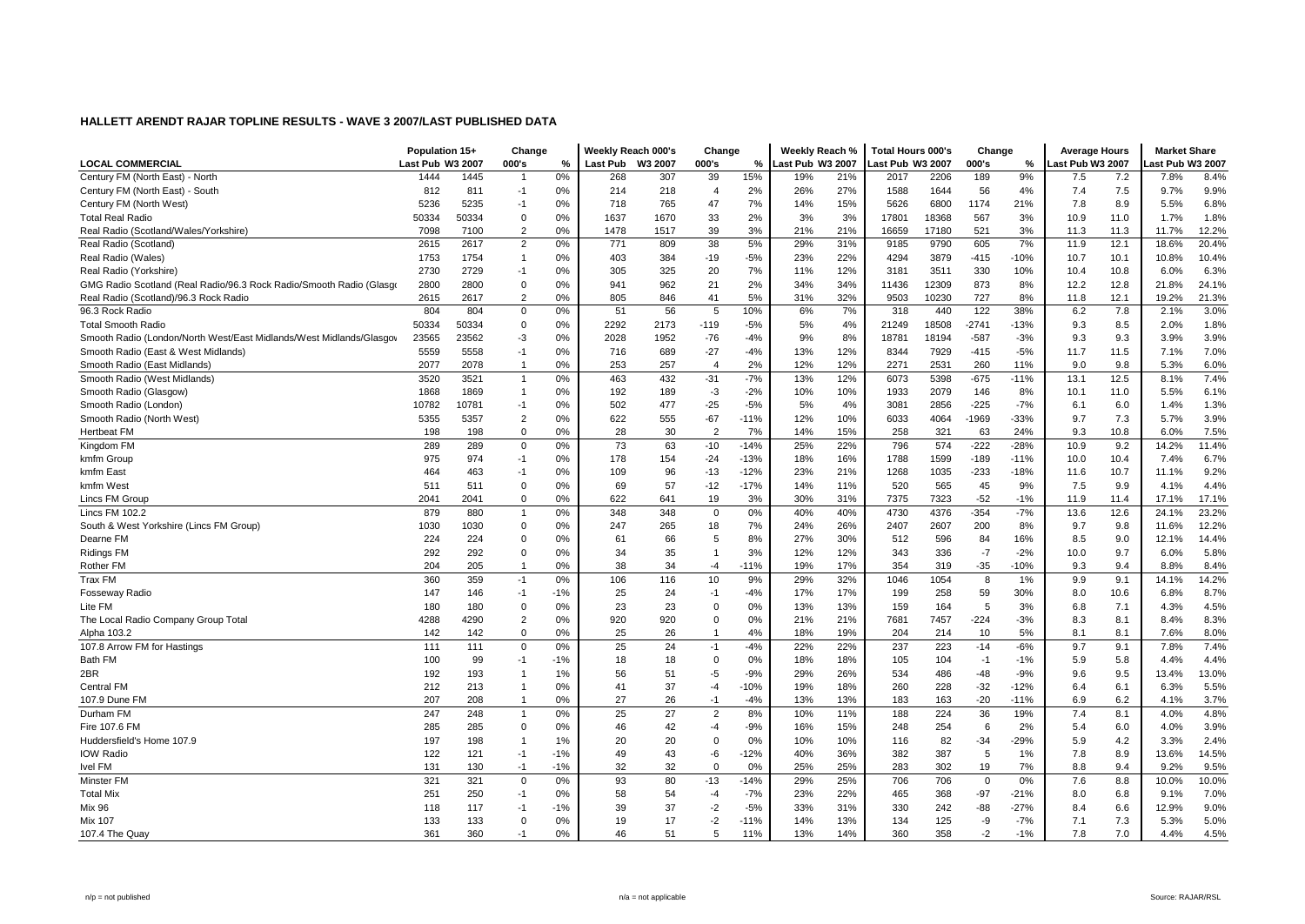|                                                      | Population 15+   |       | Change         |       | Weekly Reach 000's |                | Change         |        | Weekly Reach %   |        | <b>Total Hours 000's</b> |      | Change         |        | <b>Average Hours</b> |      | <b>Market Share</b> |        |
|------------------------------------------------------|------------------|-------|----------------|-------|--------------------|----------------|----------------|--------|------------------|--------|--------------------------|------|----------------|--------|----------------------|------|---------------------|--------|
| <b>LOCAL COMMERCIAL</b>                              | Last Pub W3 2007 |       | 000's          | %     | Last Pub W3 2007   |                | 000's          | %      | Last Pub W3 2007 |        | ast Pub W3 2007          |      | 000's          | %      | Last Pub W3 2007     |      | ast Pub W3 2007.    |        |
| 106.9 Silk FM                                        | 177              | 176   | $-1$           | $-1%$ | 31                 | 29             | $-2$           | $-6%$  | 17%              | 16%    | 166                      | 129  | $-37$          | $-22%$ | 5.4                  | 4.5  | 4.9%                | 3.8%   |
| 107.5 Sovereign Radio                                | 147              | 146   | -1             | $-1%$ | 29                 | 30             |                | 3%     | 20%              | 21%    | 190                      | 187  | $-3$           | $-2%$  | 6.5                  | 6.2  | 5.4%                | 5.4%   |
| Spire FM                                             | 112              | 112   | $\Omega$       | 0%    | 45                 | 49             | 4              | 9%     | 40%              | 44%    | 487                      | 492  | 5              | 1%     | 10.8                 | 10.0 | 19.5%               | 19.3%  |
| Spirit FM                                            | 206              | 205   | $-1$           | 0%    | 45                 | 42             | -3             | $-7%$  | 22%              | 20%    | 363                      | 300  | $-63$          | $-17%$ | 8.1                  | 7.2  | 8.8%                | 6.9%   |
| 97.2 Stray FM                                        | 142              | 141   | -1             | $-1%$ | 44                 | 48             | $\overline{4}$ | 9%     | 31%              | 34%    | 441                      | 474  | 33             | 7%     | 9.9                  | 9.9  | 13.5%               | 14.7%  |
| Sun FM                                               | 271              | 272   | $\overline{1}$ | 0%    | 67                 | 75             | 8              | 12%    | 25%              | 28%    | 539                      | 706  | 167            | 31%    | 8.0                  | 9.4  | 11.1%               | 13.6%  |
| 3TR                                                  | 66               | 66    | $\mathbf 0$    | 0%    | 13                 | 14             |                | 8%     | 20%              | 21%    | 152                      | 158  | 6              | 4%     | 11.4                 | 11.3 | 11.2%               | 11.2%  |
| Vale FM                                              | 56               | 56    | $\Omega$       | 0%    | 12                 | 13             |                | 8%     | 21%              | 23%    | 116                      | 124  | 8              | 7%     | 9.6                  | 9.8  | 8.8%                | 9.3%   |
| Wessex FM                                            | 120              | 119   | -1             | $-1%$ | 41                 | 39             | -2             | $-5%$  | 35%              | 33%    | 350                      | 376  | 26             | 7%     | 8.4                  | 9.5  | 12.9%               | 13.3%  |
| Yorkshire Coast Radio                                | 113              | 113   | $\mathbf 0$    | 0%    | 47                 | 47             | $\mathbf 0$    | 0%     | 42%              | 42%    | 450                      | 400  | $-50$          | $-11%$ | 9.5                  | 8.5  | 19.9%               | 17.5%  |
| Radio Mansfield 103.2                                | 149              | 149   | $\mathbf 0$    | 0%    | 44                 | 48             | 4              | 9%     | 30%              | 32%    | 380                      | 416  | 36             | 9%     | 8.6                  | 8.7  | 11.5%               | 12.4%  |
| Manx Radio                                           | 65               | 66    | 1              | 2%    | 38                 | 34             | -4             | $-11%$ | 58%              | 52%    | 566                      | 515  | $-51$          | $-9%$  | 15.0                 | 15.2 | 36.3%               | 33.7%  |
| 106.7 Merseyside's KCR FM (formerly The Rocket)      | 291              | 290   | -1             | 0%    | 11                 | 11             | $\Omega$       | 0%     | 4%               | 4%     | 157                      | 158  | -1             | 1%     | 14.3                 | 14.1 | 2.5%                | 2.6%   |
| Original 106fm (Solent)                              | 1625             | 1625  | $\Omega$       | 0%    | 32                 | 34             | $\overline{2}$ | 6%     | 2%               | 2%     | 172                      | 134  | $-38$          | $-22%$ | 5.3                  | 4.0  | 0.5%                | 0.4%   |
| Oxford's FM107.9 (formerly Passion 107.9)            | 213              | 213   | $\Omega$       | 0%    | 14                 | 16             | $\overline{2}$ | 14%    | 6%               | 8%     | 74                       | 90   | 16             | 22%    | 5.3                  | 5.5  | 1.8%                | 2.2%   |
| Premier Christian Radio                              | 10782            | 10781 | $-1$           | 0%    | 163                | 171            | 8              | 5%     | 2%               | 2%     | 1662                     | 1476 | $-186$         | $-11%$ | 10.2                 | 8.6  | 0.7%                | 0.7%   |
| Q102.9FM/Q97.2FM/Q101.2FM                            | 289              | 289   | $\mathbf 0$    | 0%    | 81                 | 85             | 4              | 5%     | 28%              | 29%    | 708                      | 709  | -1             | 0%     | 8.7                  | 8.4  | 12.6%               | 12.9%  |
| Reading 107 FM                                       | 271              | 270   | -1             | 0%    | 48                 | 43             | -5             | $-10%$ | 18%              | 16%    | 307                      | 244  | $-63$          | $-21%$ | 6.4                  | 5.7  | 6.0%                | 4.6%   |
| Six FM                                               | 85               | 86    | $\overline{1}$ | 1%    | 22                 | 23             |                | 5%     | 26%              | 27%    | 191                      | 178  | $-13$          | $-7%$  | 8.8                  | 7.7  | 12.3%               | 10.9%  |
| The Sunrise Group                                    | 50334            | 50334 | $\Omega$       | 0%    | 584                | 570            | $-14$          | $-2%$  | 1%               | 1%     | 4849                     | 5092 | 243            | 5%     | 8.3                  | 8.9  | 0.5%                | 0.5%   |
| Kismat Radio 1035 (Greater London)                   | 10782            | 10781 | $-1$           | 0%    | 66                 | 104            | 38             | 58%    | 1%               | 1%     | 519                      | 600  | 81             | 16%    | 7.8                  | 5.8  | 0.2%                | 0.3%   |
| Sunrise Radio (Greater London)                       | 10782            | 10781 | $-1$           | 0%    | 425                | 399            | $-26$          | $-6%$  | 4%               | 4%     | 3549                     | 3821 | 272            | 8%     | 8.3                  | 9.6  | 1.6%                | 1.8%   |
| Sunrise Radio National                               | 50334            | 50334 | $\mathbf 0$    | 0%    | 571                | 537            | $-34$          | $-6%$  | 1%               | 1%     | 4330                     | 4458 | 128            | 3%     | 7.6                  | 8.3  | 0.4%                | 0.4%   |
| Yarr Radio                                           | n/p              | 10780 | n/a            | n/a   | n/p                | 9              | n/a            | n/a    | n/p              | $*9/6$ | n/p                      | 28   | n/a            | n/a    | n/p                  | 3.1  | n/p                 | $*9/6$ |
| The London Media Company                             | 1409             | 10780 | 9371           | 665%  | 82                 | 86             | $\overline{4}$ | 5%     | 6%               | 1%     | 725                      | 493  | $-232$         | $-32%$ | 8.9                  | 5.7  | 2.4%                | 0.2%   |
| Easy Radio                                           | n/p              | 10780 | n/a            | n/a   | n/p                | 10             | n/a            | n/a    | n/p              | $*9/0$ | n/p                      | 65   | n/a            | n/a    | n/p                  | 6.3  | n/a                 | $*9/6$ |
| Time 106.6 FM (formerly Star 106.6 Slough)           | 275              | 276   | $\mathbf 1$    | 0%    | 24                 | 32             | 8              | 33%    | 9%               | 12%    | 165                      | 189  | 24             | 15%    | 6.9                  | 5.9  | 2.6%                | 3.2%   |
| Time FM 106.8                                        | 524              | 524   | $\Omega$       | 0%    | 16                 | 12             | -4             | $-25%$ | 3%               | 2%     | 74                       | 48   | $-26$          | -35%   | 4.7                  | 4.1  | 0.7%                | 0.4%   |
| Time FM 107.3                                        | 303              | 304   | 1              | 0%    | 6                  | $\overline{7}$ | -1             | 17%    | 2%               | 2%     | 40                       | 39   | $-1$           | $-3%$  | 7.2                  | 5.8  | 0.6%                | 0.6%   |
| Time FM 107.5                                        | 395              | 396   |                | 0%    | 26                 | 27             |                | 4%     | 6%               | 7%     | 274                      | 294  | 20             | 7%     | 10.7                 | 10.9 | 3.6%                | 4.0%   |
| <b>Tindle Radio Group</b>                            | 1540             | 1540  | $\overline{0}$ | 0%    | 309                | 295            | $-14$          | $-5%$  | 20%              | 19%    | 3107                     | 2933 | $-174$         | $-6%$  | 10.1                 | 9.9  | 8.8%                | 8.5%   |
| 103.4 The Beach                                      | 175              | 175   | 0              | 0%    | 55                 | 53             | $-2$           | $-4%$  | 31%              | 30%    | 626                      | 595  | $-31$          | $-5%$  | 11.4                 | 11.2 | 17.4%               | 16.3%  |
| Channel 103 FM                                       | 73               | 73    | $\overline{0}$ | 0%    | 35                 | 38             | 3              | 9%     | 49%              | 52%    | 365                      | 391  | 26             | 7%     | 10.3                 | 10.4 | 23.1%               | 24.8%  |
| Delta FM                                             | 94               | 94    | $\mathbf 0$    | 0%    | 18                 | 18             | $\mathbf 0$    | 0%     | 19%              | 19%    | 167                      | 172  | 5              | 3%     | 9.4                  | 9.7  | 8.2%                | 8.1%   |
| Dream 100 (Colchester)/Dream 107.7 FM (Chelmsford)   | 401              | 402   |                | 0%    | 64                 | 55             | -9             | $-14%$ | 16%              | 14%    | 720                      | 549  | $-171$         | $-24%$ | 11.3                 | 9.9  | 7.6%                | 5.9%   |
| Dream 100                                            | 179              | 178   | $-1$           | $-1%$ | 48                 | 37             | $-11$          | $-23%$ | 27%              | 21%    | 615                      | 440  | $-175$         | $-28%$ | 12.7                 | 11.8 | 14.3%               | 10.4%  |
| Dream 107.7 FM                                       | 222              | 223   | 1              | 0%    | 15                 | 18             | 3              | 20%    | 7%               | 8%     | 105                      | 109  | $\overline{4}$ | 4%     | 6.9                  | 6.0  | 2.0%                | 2.1%   |
| Island FM 104.7                                      | 50               | 49    | $-1$           | $-2%$ | 24                 | 24             | $\Omega$       | 0%     | 48%              | 49%    | 336                      | 353  | 17             | 5%     | 14.0                 | 14.7 | 34.6%               | 37.4%  |
| Kick and Kestrel                                     | 216              | 214   | $-2$           | $-1%$ | 52                 | 48             | $-4$           | $-8%$  | 24%              | 22%    | 442                      | 429  | $-13$          | $-3%$  | 8.4                  | 9.0  | 8.4%                | 8.2%   |
| <b>Kestrel FM</b>                                    | 131              | 131   | 0              | 0%    | 33                 | 30             | -3             | $-9%$  | 25%              | 23%    | 300                      | 308  | 8              | 3%     | 9.0                  | 10.2 | 9.5%                | 9.4%   |
| <b>Kick FM</b>                                       | 84               | 84    | 0              | 0%    | 19                 | 17             | $-2$           | $-11%$ | 23%              | 21%    | 142                      | 120  | $-22$          | $-15%$ | 7.4                  | 6.9  | 6.7%                | 6.1%   |
| North Norfolk Radio                                  | 90               | 91    | 1              | 1%    | 18                 | 18             | $\mathbf 0$    | 0%     | 20%              | 20%    | 170                      | 201  | 31             | 18%    | 9.4                  | 11.0 | 7.6%                | 9.1%   |
| 99.9 Radio Norwich                                   | 490              | 490   | 0              | 0%    | 38                 | 32             | -6             | $-16%$ | 8%               | 7%     | 273                      | 204  | $-69$          | $-25%$ | 7.2                  | 6.3  | 2.5%                | 2.0%   |
| Win 107.2                                            | 127              | 128   | 1              | 1%    | 9                  | 11             | $\overline{2}$ | 22%    | 7%               | 8%     | 30                       | 43   | 13             | 43%    | 3.5                  | 4.0  | 1.1%                | 1.6%   |
| Town 102 FM                                          | 290              | 290   | $\overline{0}$ | 0%    | 35                 | 31             | $-4$           | $-11%$ | 12%              | 11%    | 286                      | 242  | $-44$          | $-15%$ | 8.2                  | 7.7  | 4.3%                | 4.0%   |
| <b>Total Town and Country Broadcasting</b>           | n/p              | 727   | n/a            | n/a   | n/p                | 155            | n/a            | n/a    | n/p              | 21%    | n/p                      | 1471 | n/a            | n/a    | n/p                  | 9.5  | n/p                 | 9.4%   |
| Radio Hampshire (formerly The Saint)                 | 393              | 393   | $\Omega$       | 0%    | 37                 | 38             |                | 3%     | 10%              | 10%    | 239                      | 271  | 32             | 13%    | 6.4                  | 7.2  | 2.7%                | 3.2%   |
| Town and Country Broadcasting (South and West Wales) | 334              | 335   |                | 0%    | 117                | 117            | $\Omega$       | 0%     | 35%              | 35%    | 1278                     | 1200 | $-78$          | $-6%$  | 10.9                 | 10.2 | 18.0%               | 16.9%  |
| 106.3 Bridge FM                                      | 118              | 118   | O              | 0%    | 36                 | 35             | $-1$           | $-3%$  | 30%              | 30%    | 390                      | 380  | $-10$          | $-3%$  | 10.9                 | 10.8 | 15.4%               | 14.5%  |
| 97.1 Radio Carmarthenshire                           | 125              | 125   | $\Omega$       | 0%    | 37                 | 34             | -3             | $-8%$  | 29%              | 27%    | 335                      | 277  | $-58$          | $-17%$ | 9.2                  | 8.2  | 12.2%               | 10.6%  |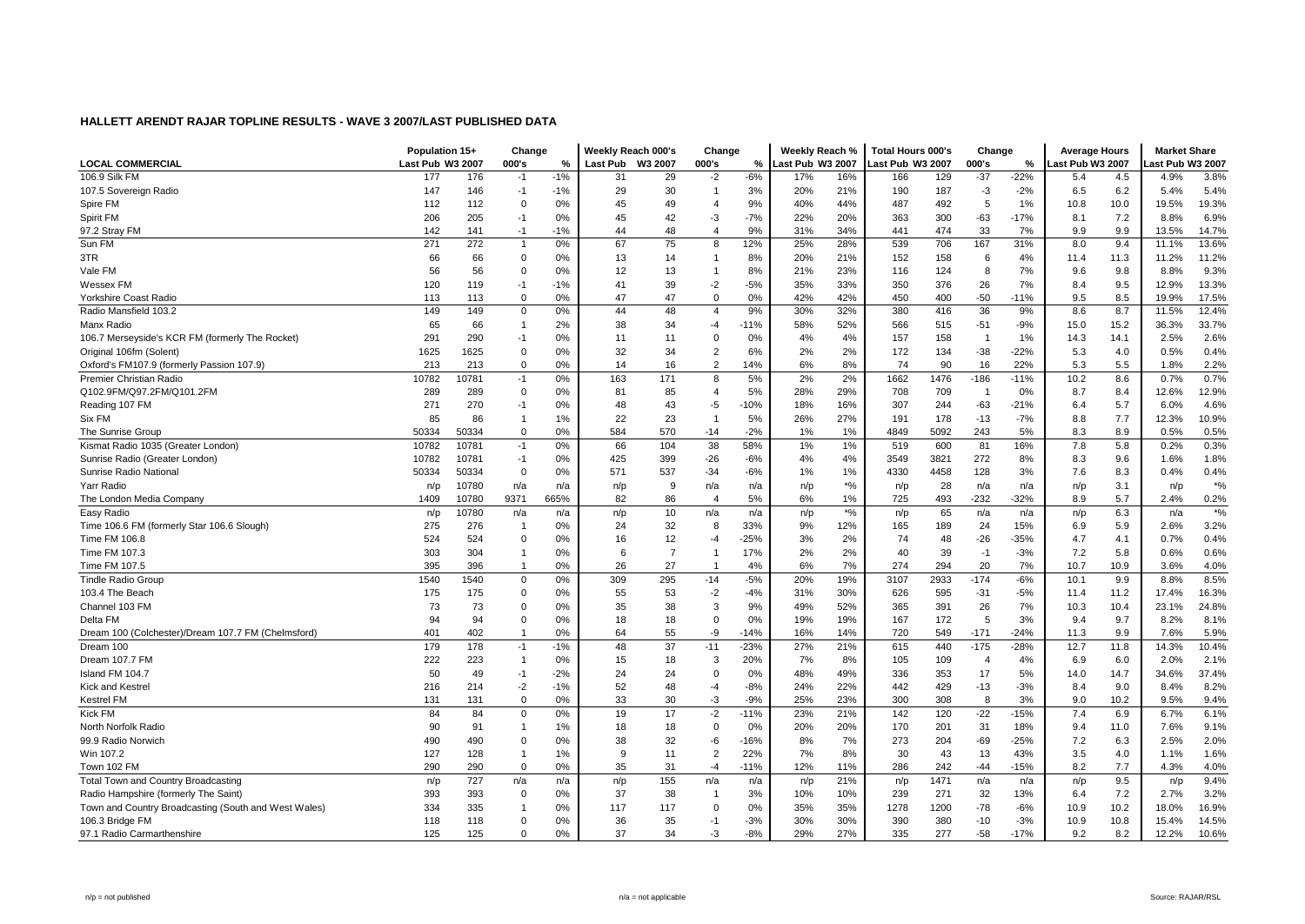|                                      | Population 15+   |       | Change         |               | Weekly Reach 000's |         | Change         |        | Weekly Reach %   |     | <b>Total Hours 000's</b> |       | Change         |        | <b>Average Hours</b> |      | <b>Market Share</b> |       |
|--------------------------------------|------------------|-------|----------------|---------------|--------------------|---------|----------------|--------|------------------|-----|--------------------------|-------|----------------|--------|----------------------|------|---------------------|-------|
| <b>LOCAL COMMERCIAL</b>              | Last Pub W3 2007 |       | 000's          | $\frac{9}{6}$ | Last Pub           | W3 2007 | 000's          | %      | Last Pub W3 2007 |     | ast Pub W3 2007          |       | 000's          | %      | ast Pub W3 2007      |      | ast Pub W3 2007     |       |
| 102.5 Radio Pembrokeshire            | 91               | 92    | $\mathbf{1}$   | 1%            | 45                 | 48      | 3              | 7%     | 49%              | 53% | 552                      | 542   | $-10$          | $-2%$  | 12.3                 | 11.2 | 30.7%               | 28.9% |
| <b>Total UKRD</b>                    | 2749             | 2749  | $\Omega$       | 0%            | 439                | 460     | 21             | 5%     | 16%              | 17% | 3899                     | 4573  | 674            | 17%    | 8.9                  | 9.9  | 6.9%                | 7.8%  |
| Pirate FM                            | 465              | 466   |                | 0%            | 139                | 143     | 4              | 3%     | 30%              | 31% | 1508                     | 1618  | 110            | 7%     | 10.9                 | 11.3 | 14.1%               | 14.0% |
| <b>Star Radio West</b>               | 731              | 731   | $\Omega$       | 0%            | 52                 | 54      | $\overline{2}$ | 4%     | 7%               | 7%  | 528                      | 679   | 151            | 29%    | 10.1                 | 12.6 | 3.2%                | 4.2%  |
| Star Radio in Bristol                | 447              | 446   | $-1$           | 0%            | 23                 | 30      | $\overline{7}$ | 30%    | 5%               | 7%  | 221                      | 439   | 218            | 99%    | 9.6                  | 14.7 | 2.2%                | 4.4%  |
| Star Radio in Cheltenham             | 158              | 158   | $\mathbf 0$    | 0%            | 10                 | 9       | $-1$           | $-10%$ | 6%               | 6%  | 97                       | 89    | -8             | $-8%$  | 9.6                  | 9.6  | 2.7%                | 2.7%  |
| Star Radio in North Somerset         | 127              | 126   | $-1$           | $-1%$         | 25                 | 22      | $-3$           | $-12%$ | 20%              | 18% | 296                      | 241   | $-55$          | -19%   | 11.6                 | 10.7 | 9.5%                | 8.3%  |
| The County Sound Radio Network       | 571              | 570   | $-1$           | 0%            | 140                | 152     | 12             | 9%     | 25%              | 27% | 1064                     | 1398  | 334            | 31%    | 7.6                  | 9.2  | 9.0%                | 11.3% |
| County Sound 1566                    | 571              | 570   | $-1$           | 0%            | 15                 | 17      | $\overline{2}$ | 13%    | 3%               | 3%  | 152                      | 156   | $\overline{4}$ | 3%     | 10.4                 | 9.3  | 1.3%                | 1.3%  |
| 96.4 The Eagle                       | 571              | 570   | $-1$           | 0%            | 127                | 140     | 13             | 10%    | 22%              | 25% | 913                      | 1242  | 329            | 36%    | 7.2                  | 8.9  | 7.7%                | 10.0% |
| <b>Total UKRD East</b>               | 484              | 484   | $\mathbf 0$    | 0%            | 79                 | 92      | 13             | 16%    | 16%              | 19% | 689                      | 792   | 103            | 15%    | 8.7                  | 8.6  | 6.6%                | 7.2%  |
| Fen Radio 107.5                      | 78               | 78    | $\Omega$       | 0%            | 16                 | 16      | $\Omega$       | 0%     | 21%              | 20% | 171                      | 146   | $-25$          | $-15%$ | 10.4                 | 9.4  | 7.8%                | 6.5%  |
| <b>KL.FM 96.7</b>                    | 146              | 146   | $\Omega$       | 0%            | 46                 | 49      | 3              | 7%     | 31%              | 33% | 474                      | 461   | $-13$          | $-3%$  | 10.4                 | 9.5  | 14.1%               | 13.5% |
| Star Radio in Cambridge              | 287              | 287   | $\Omega$       | 0%            | 26                 | 30      | $\overline{4}$ | 15%    | 9%               | 10% | 154                      | 176   | 22             | 14%    | 6.0                  | 5.9  | 2.6%                | 3.0%  |
| 96.2 The Revolution                  | 498              | 498   | $\Omega$       | 0%            | 29                 | 19      | $-10$          | $-34%$ | 6%               | 4%  | 110                      | 86    | $-24$          | $-22%$ | 3.8                  | 4.4  | 1.5%                | 1.1%  |
| UTV Radio (inc. talkSPORT)           | 50334            | 50334 | $\mathbf 0$    | 0%            | 3658               | 3643    | $-15$          | 0%     | 7%               | 7%  | 32247                    | 30907 | $-1340$        | $-4%$  | 8.8                  | 8.5  | 3.1%                | 3.0%  |
| UTV Radio (excl. talkSPORT)          | 7861             | 7862  |                | 0%            | 1405               | 1416    | 11             | 1%     | 18%              | 18% | 13176                    | 12348 | $-828$         | $-6%$  | 9.4                  | 8.7  | 8.1%                | 7.8%  |
| Imagine FM                           | 372              | 372   | 0              | 0%            | 30                 | 34      | $\overline{4}$ | 13%    | 8%               | 9%  | 253                      | 241   | $-12$          | $-5%$  | 8.3                  | 7.0  | 3.6%                | 3.4%  |
| 107.6 Juice FM                       | 968              | 969   |                | 0%            | 121                | 150     | 29             | 24%    | 12%              | 15% | 720                      | 698   | $-22$          | $-3%$  | 6.0                  | 4.7  | 3.7%                | 3.8%  |
| Peak 107 FM                          | 407              | 407   | $\Omega$       | 0%            | 105                | 106     | -1             | 1%     | 26%              | 26% | 1063                     | 1111  | 48             | 5%     | 10.1                 | 10.5 | 12.7%               | 13.4% |
| The Pulse/Pulse Classic Gold         | 824              | 823   | $-1$           | 0%            | 148                | 146     | $-2$           | $-1%$  | 18%              | 18% | 1015                     | 1106  | 91             | 9%     | 6.9                  | 7.6  | 6.8%                | 7.1%  |
| The Pulse                            | 824              | 823   | $-1$           | 0%            | 130                | 126     | $-4$           | $-3%$  | 16%              | 15% | 773                      | 873   | 100            | 13%    | 6.0                  | 6.9  | 5.2%                | 5.6%  |
| <b>Pulse Classic Gold</b>            | 824              | 823   | $-1$           | 0%            | 38                 | 44      | 6              | 16%    | 5%               | 5%  | 241                      | 233   | -8             | $-3%$  | 6.4                  | 5.3  | 1.6%                | 1.5%  |
| Signal One & Signal Two              | 760              | 760   | 0              | 0%            | 265                | 258     | $-7$           | $-3%$  | 35%              | 34% | 3353                     | 2959  | $-394$         | $-12%$ | 12.7                 | 11.5 | 19.3%               | 16.4% |
| Signal One                           | 760              | 760   | $\Omega$       | 0%            | 252                | 247     | $-5$           | $-2%$  | 33%              | 32% | 2943                     | 2503  | $-440$         | -15%   | 11.7                 | 10.1 | 17.0%               | 13.9% |
| Signal Two                           | 760              | 760   | $\Omega$       | 0%            | 55                 | 54      | $-1$           | $-2%$  | 7%               | 7%  | 410                      | 456   | 46             | 11%    | 7.5                  | 8.4  | 2.4%                | 2.5%  |
| <b>Talk 107</b>                      | 1000             | 1000  | $\Omega$       | 0%            | 26                 | 29      | 3              | 12%    | 3%               | 3%  | 155                      | 167   | 12             | 8%     | 5.8                  | 5.8  | 0.8%                | 0.9%  |
| 107.4 Tower FM                       | 435              | 435   | $\Omega$       | 0%            | 91                 | 68      | $-23$          | $-25%$ | 21%              | 16% | 704                      | 478   | $-226$         | $-32%$ | 7.8                  | 7.0  | 8.4%                | 5.9%  |
| UTV Radio - South Wales              | 792              | 794   | $\overline{2}$ | 0%            | 216                | 213     | $-3$           | $-1%$  | 27%              | 27% | 2207                     | 2105  | $-102$         | $-5%$  | 10.2                 | 9.9  | 12.7%               | 12.3% |
| Total Swansea Sound/96.4 FM The Wave | 446              | 447   |                | 0%            | 168                | 160     | -8             | $-5%$  | 38%              | 36% | 1671                     | 1604  | $-67$          | $-4%$  | 10.0                 | 10.0 | 18.9%               | 17.6% |
| 96.4 FM The Wave                     | 446              | 447   | $\mathbf{1}$   | 0%            | 120                | 113     | $-7$           | $-6%$  | 27%              | 25% | 942                      | 894   | $-48$          | $-5%$  | 7.8                  | 7.9  | 10.6%               | 9.8%  |
| Swansea Sound - 1170 MW              | 446              | 447   |                | 0%            | 71                 | 72      |                | 1%     | 16%              | 16% | 729                      | 711   | $-18$          | $-2%$  | 10.2                 | 9.9  | 8.2%                | 7.8%  |
| <b>Valleys Radio</b>                 | 346              | 347   |                | 0%            | 48                 | 53      | 5              | 10%    | 14%              | 15% | 536                      | 501   | $-35$          | $-7%$  | 11.2                 | 9.4  | 6.3%                | 6.3%  |
| U105                                 | 785              | 784   | $-1$           | 0%            | 97                 | 99      | $\overline{2}$ | 2%     | 12%              | 13% | 1023                     | 1016  | $-7$           | $-1%$  | 10.6                 | 10.2 | 5.4%                | 5.7%  |
| Radio Wave 96.5 FM                   | 240              | 241   | -1             | 0%            | 67                 | 60      | $-7$           | $-10%$ | 28%              | 25% | 682                      | 615   | $-67$          | $-10%$ | 10.2                 | 10.2 | 13.2%               | 11.9% |
| Wave 102 FM                          | 171              | 171   | $\mathbf 0$    | 0%            | 27                 | 25      | $-2$           | $-7%$  | 16%              | 15% | 284                      | 248   | $-36$          | $-13%$ | 10.5                 | 9.9  | 9.1%                | 7.8%  |
| 102.4 Wish / 107.2 Wire              | 701              | 700   | $-1$           | 0%            | 167                | 177     | 10             | 6%     | 24%              | 25% | 1223                     | 1289  | 66             | 5%     | 7.3                  | 7.3  | 8.6%                | 9.3%  |
| 107.2 Wire FM                        | 272              | 273   |                | 0%            | 54                 | 62      | 8              | 15%    | 20%              | 23% | 412                      | 462   | 50             | 12%    | 7.6                  | 7.4  | 7.3%                | 8.5%  |
| 102.4 Wish FM                        | 463              | 463   | C              | 0%            | 120                | 107     | $-13$          | $-11%$ | 26%              | 23% | 884                      | 769   | $-115$         | $-13%$ | 7.4                  | 7.2  | 9.5%                | 8.4%  |
| 107.7 The Wolf                       | 429              | 429   |                | 0%            | 43                 | 41      | $-2$           | $-5%$  | 10%              | 10% | 242                      | 337   | 95             | 39%    | 5.6                  | 8.2  | 2.7%                | 3.8%  |
| Yorkshire Radio                      | 4902             | 4902  | $\Omega$       | 0%            | 31                 | 32      |                | 3%     | 1%               | 1%  | 150                      | 225   | 75             | 50%    | 4.9                  | 7.0  | 0.1%                | 0.2%  |